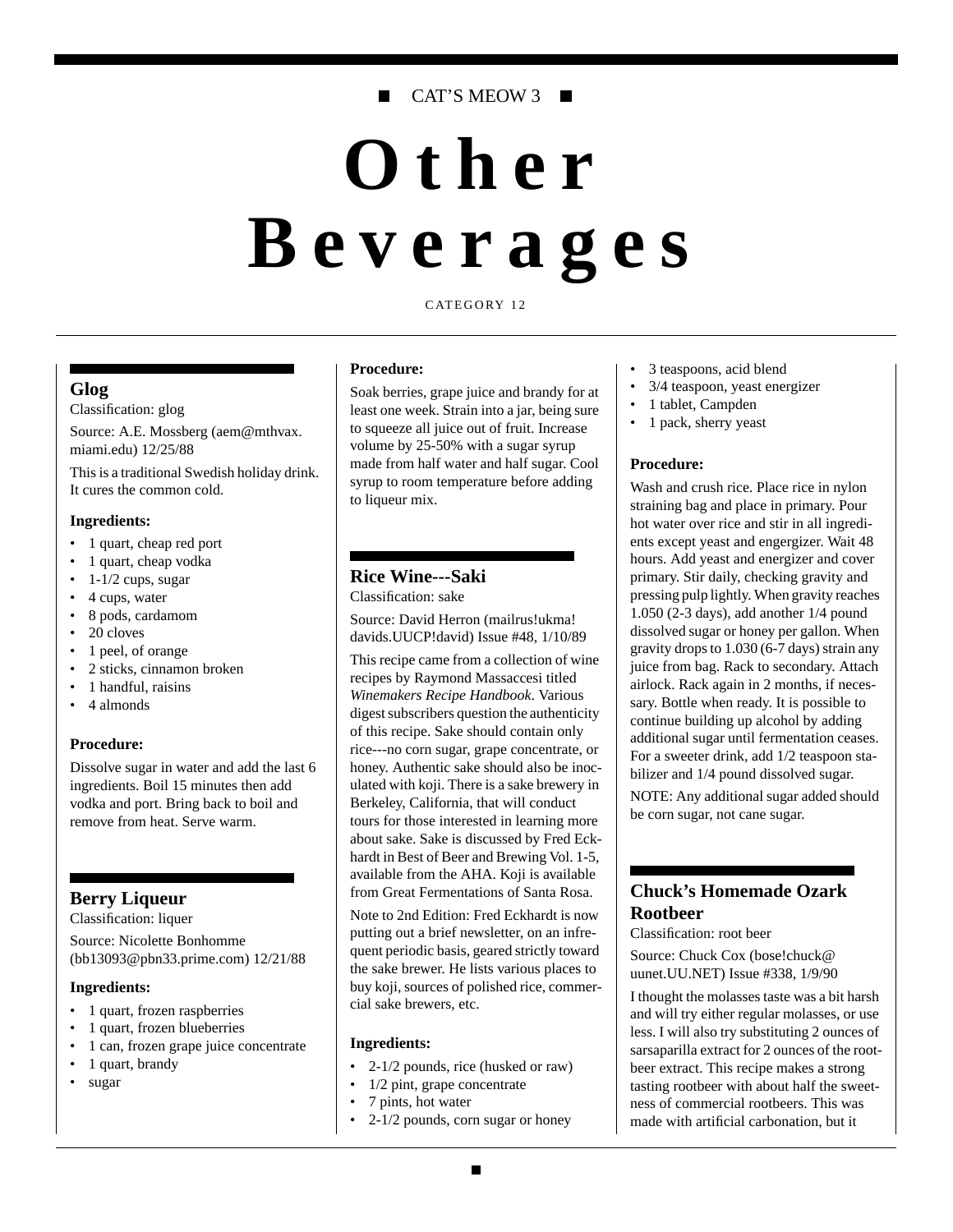could be adapted to make alcoholic rootbeer by substituting malt extract for some of the sugar.

### **Ingredients:**

- 2 ounces, birch beer extract
- 10 ounces, root beer extract
- 1 pound, honey
- 1 cup, blackstrap molasses
- 1 cup, grade B maple syrup
- 1 gallon, sugar (about 8 pounds)

## **Procedure:**

This recipe makes 15 gallons. Mix all ingredients in a standard keg. Add water to fill keg. Carbonate. Drink.

# **Nathan's Ginger Beer**

Classification: ginger beer

### Source:

I've been making this for many years. It is very carbonated, and quite refreshing. Also, because it has a limited shelf life (after which it explodes), it prompts lots of impromptu ginger beer parties. I call several friends to say "I'm setting off a dozen ginger beers tomorrow afternoon. Wanna come?"

# **Ingredients:**

- 1/2 pound, fresh ginger, peeled and grated
- 1 lemon
- 5 teaspoons, cream of tarter
- 5 cups, white sugar
- 2-1/2 gallons, water
- lager yeast

# **Procedure:**

This stuff is dangerous---do not make it. WARNINGS: Use only real champagne bottles, beer bottles will explode. If left out of fridge more than 4 weeks, bottles will explode. Do not leave in fridge more than 4 weeks after bottles start to scare you, otherwise, bottles will explode. Set off outside-- -corks go 60-70'. Do not let bottles sit around too long---I'm not kidding!

Peel and grate ginger. Grate lemon, squeeze, and cut remainder into slices. Boil all ingredients, mixing. Cool to 80 degrees or less and add lager yeast. Ferment 3-7 days, then bottle in champagne bottles. Wire down plastic corks. Leave out 1 week, then move to cool area. Chill and test open

1 bottle each week until they start to scare you, then put all bottles in fridge and drink within weeks.

# **Specifics:**

- Primary Ferment: 3--7 days
- Secondary Ferment: Couple weeks

# **Romulan Ale**

Classification: romulan ale, mixed drinks

Source: Karl Wolff (wolff@aqm. ssc.af.mil) Robert N. (robertn@fml. intel.com) Issues #531 and #532, 11/6/90

Robert comments that this is done in shots because the average human cannot stand up to a tall cool glass of Romulan ale; he suggests that Karl's recipe may be fit for human consumption.

# **Ingredients:**

Karl's recipe:

- 1 fifth Bacardi 151
- 1 fifth Blue Curaco
- 2 liters Sprite or 7-Up

Robert's Recipe:

- 1 fifth Bacardi 151
- 1 fifth Everclear
- 1 fifth Blue Curaco

# **Procedure:**

Mix all ingredients. Chill for approximately 3 hours and serve.

# **Jasmine Tea Liqueur**

Classification: liquer, tea

Source: Paul L. Kelly (pkel@psych.purdue.edu) Issue #594, 3/12/91

This is a very nice after dinner liqueur, but you may drink it any time you want to. If the tea flavor is too strong, try steeping for a shorter time, cutting down on the amount, etc. Likewise, the amount of sugar may be a bit excessive for many tastes, so experiment.

# **Ingredients:**

- 1 pint, dark rum
- 1/2 cup, jasmine tea
- 1 cup, sugar syrup

# **Procedure:**

Steep the tea in the rum for 24 hours, and remove. Make the sugar syrup by boiling 1 cup of sugar in 1/2 cup of water (it will be VERY thick). When the syrup cools, add to the rum. It's ready to drink immediately.

# **Ginger Beer**

Classification: ginger beer, soda

Source: Eric Pepke (pepke@gw.scri. fsu.edu) Issue #630, 5/6/91

Every time I did not peel the ginger, the yeast did not multiply properly. There may be a causal relationship. The more you let the lemons boil, the more bitterness will be extracted from the peels. For a result a lot like Canada Dry's Bitter Lemon, increase the number of lemons to 4, let the lemons boil for about 1/2 hour, and cut back on the ginger.

### **Ingredients: (for 1 gallon)**

- 1 gallon, water
- 3-4 ounces, fresh ginger
- 2 lemons
- 2 cups, sugar (sucrose or brown sugar or both)
- Yeast

# **Procedure:**

Peel the ginger and slice into 1/8 inch slices. Mix the water with the sugar and put in the ginger. Boil an hour or so. Slice the lemons, add to the boil, and boil for about 15 minutes. Allow to cool to room temperature. Add yeast. Let the yeast grow overnight. Bottle in very strong bottles. Let sit at room temperature for about 12 hours to carbonate. Put bottles in the fridge. Open very carefully.

# **Ginger Ale**

Classification: ginger beer, soda

Source: Jack Schmidling (arf@ddsw1. mcs.com) Issue #709, 8/26/91

I recommend that you do not alter the recipe on the first batch. On subsequent batches you can alter the amount of ginger, sugar and vanilla to suit your own taste.

# **Ingredients: (for 1 gallon)**

• 1 Gallon, Water (for ale)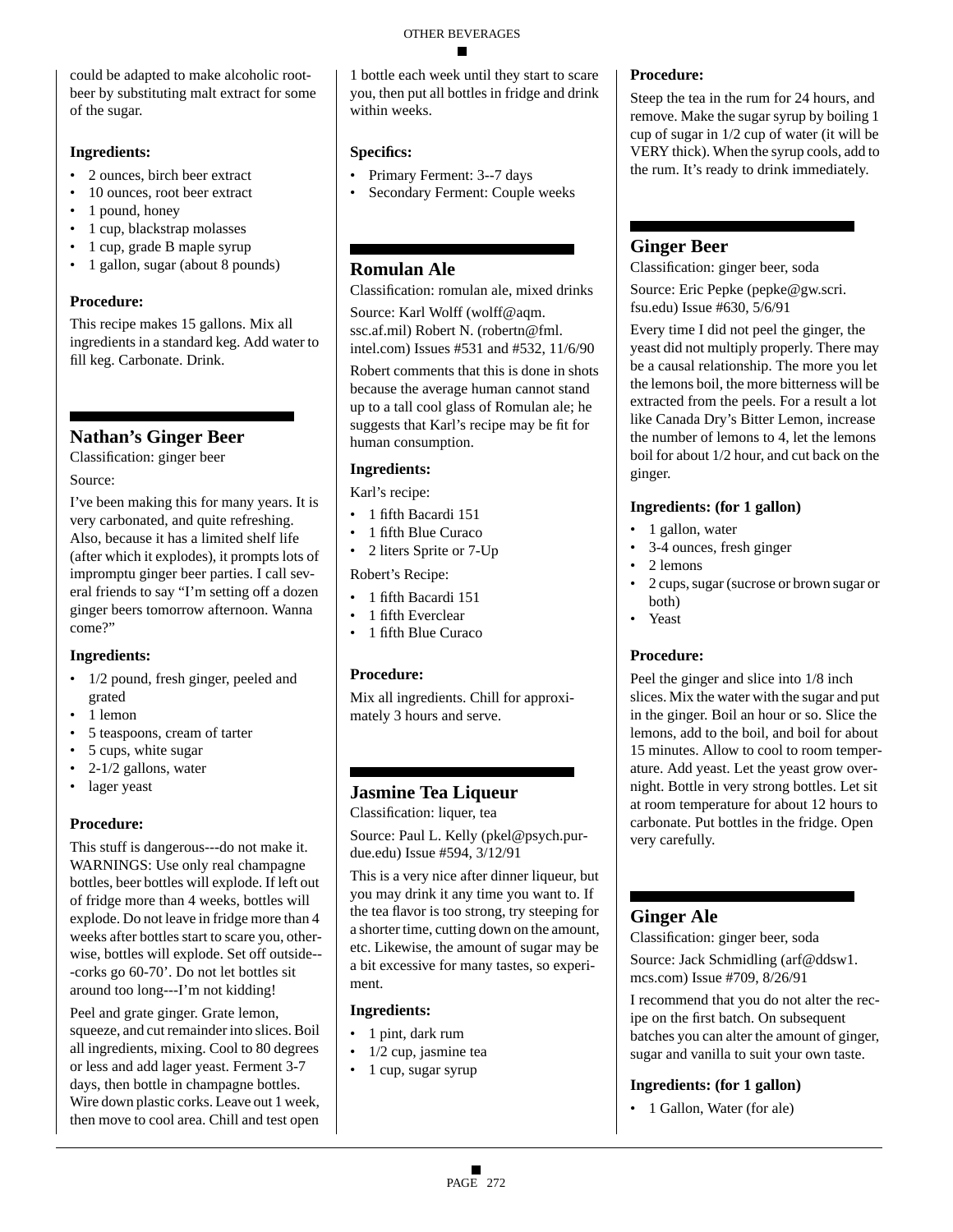- 2 cups, water (for making extract)
- 2 ounces, Fresh Ginger root
- 2 cups, sugar
- 1 tablespoon, vanilla extract
- 1/8 teaspoon, yeast

### **Procedure:**

Slice the ginger into thin sections and add them to two cups of boiling water. Simmer this on very low heat for 20 minutes. While this is simmering, boil the gallon of water and two cups of sugar for one minute and set aside. Pour the pan with the ginger into a blender and blend on high for about one minute. Strain this extract into the sugar water. With a soup ladle, pour a few cups of the hot brew through the pulp to extract a bit more of the ginger flavor. Cool to room temperature. When cool, add vanilla. Add yeast, stir and let sit for about 30 minutes. Then bottle and age.

The simplest and least expensive bottles are one-litre plastic soft drink bottles with screw caps. These can be sterilized by rinsing in a mixture of household bleach and water and then rinsed with clean water.

After filling, the bottles should be set aside at room temperature for about 48 hours, or until hard (check by squeezing). Then refrigerate to finish the aging process.

Leaving the bottles at room temperature too long will cause overcarbonation. Using glass rather than plastic bottles can cause shattered bottles.

# **Gingane**

Classification: ginger beer, gingane

Source: Richard Ransom (rransom@ bchm1.aclcb.purdue.edu) AKA: FATHER BARLEYWINE, Issue #710, 8/27/91

If adding fruit, do so 5 minutes after you stop boil and give it 10 minutes to pastuerize a bit. Dump the whole bleeding thing into the fermenter, and strain off the fruit when passing into secondary (or just fergit the secondary and strain when bottling). I personally prefer to make a fruit extract (blend fruit and strain off juice) and add the juice to the finished product. Remember to bottle before fermentation stops, and be careful about the priming (1/2 to a maximum of  $3/4$  cup).

There are a couple of considerations....this stuff is high octane brew (10% alcohol and up) and it is very similar to champagne (high gas pressure) so I would ask you to be very careful with your bottles (use \_only\_ champagne bottles) or avoid the danger of explosion and use a Cornelius keg. Don't let this stuff ferment out completely so it has a bit of residual sweetness to mask any slight off flavours...being made of sugar and ginger, it has no body to mask imperfections. Fruit is also a nice addition, either with the pre-fermented mass or in the Dutch style as a final addition a few hours (1 day tops) before bottling.

### **Ingredients:**

- 1-2 pounds, ginger (yes, pounds!)
- 5-7 pounds, corn sugar
- 1-2 pounds, sucrose (table sugar)
- juice of several (3) citroids (lemon, lime, grapefruit, combination of high citric fruits like lime with oranges) various additives (fruitoids, spice thangs, herbs, hops, or whatever floats yer boat)
- 2 packages, champagne yeast

# **Procedure:**

Chop ginger (leave that skin on!) in discs and blend with hot water. Use plenty of water, then filter homogenized ginger through several layers of cheesecloth. Squeeze dry, then add more water and squeeze again. Add water to make about 2 gallons, heat, and dissolve in sugars. Bring to boil, add citroid juices, and boil stirring frequently (to avoid excessive sugar carmelization) for about 30 minutes. Pour into fermenter containing 2 + gallons cold water carefully (to avoid hot stuff on cold glass) and add more water to make about 5 gallons. Pitch. Ferment. Bottle. Drink.

# **Kvass**

Classification: kvass, rye

Source: Ronald Leenes, (romix@bsk. utwente.nl) Issue #819, 2/7/92

I got this recipe from a book called dinerparty a la perestrojka. I tried it once, it tasted terrible, but that was probably due to the fact that the rye-bread was almost burned.

This is more or less the description the book gives. Remember this is a recipe for non-brewers. It is a cookbook after all.

### **Ingredients:**

- 500 grams Rye-bread
- 8 litres, water
- 25 grams yeast (the book mentions yeast to make bread)
- 225 grams sugar
- 4 spoons of luke warm water
- 1 lemon
- 2 spoons of raisins
- 2 branches of peppermint

# **Procedure:**

Put the slices of rye-bread in the oven (200 degrees Celsius) for about 45 mins, until they're dried. Boil the 8 liters of water. Crumble the dried rye-bread, put it in the boiling water for about 5 mins. Let it the water, and rye-bread rest for 4 hours, covered with a tea-cloth. Crumble the yeast, 15 mins before the 4 hours are over. Mix the crumbled yeast with some sugar and the luke warm water. Let it rest for 15 mins. Filter the water-rye-bread mix in a kitchen sieve. Carefully extract all water from the rye- bread. Wash, and peel the lemon. Add the lemon-peel, the sugar, the yeast and the pepermint. Stir the solution, and let it rest (covered) for 8 hours. Sieve the solution (tea-cloth). Bottle it.Put some raisins, a bit of lemon-peel, and a fresh leaf of peppermint in every bottle, close the bottles, and keep them in a cool place.

Ready when the raisins start floating.

Sieve the stuff one more time in a tea-cloth.

Put the Kvas in the fridge 4 hours before drinking.

# **Kvass**

Classification: kvass, rye, bread

Source: message header lost, posted to r.c.b., 2/11/92

This recipe is from the book *Wines, Beers and Spirits* by Maurice Hanssen and Jacqueline Dineen, Baronet Publishing Co. New York, 1978.

Kvass is very refreshing on a hot summer's day and is quickly made from black bread and yeast. It is quite like weak beer and is fermented and slightly alcoholic, but must be stored in the refrigerator using corks, not screw-in stoppers or else it will go on fermenting and blow.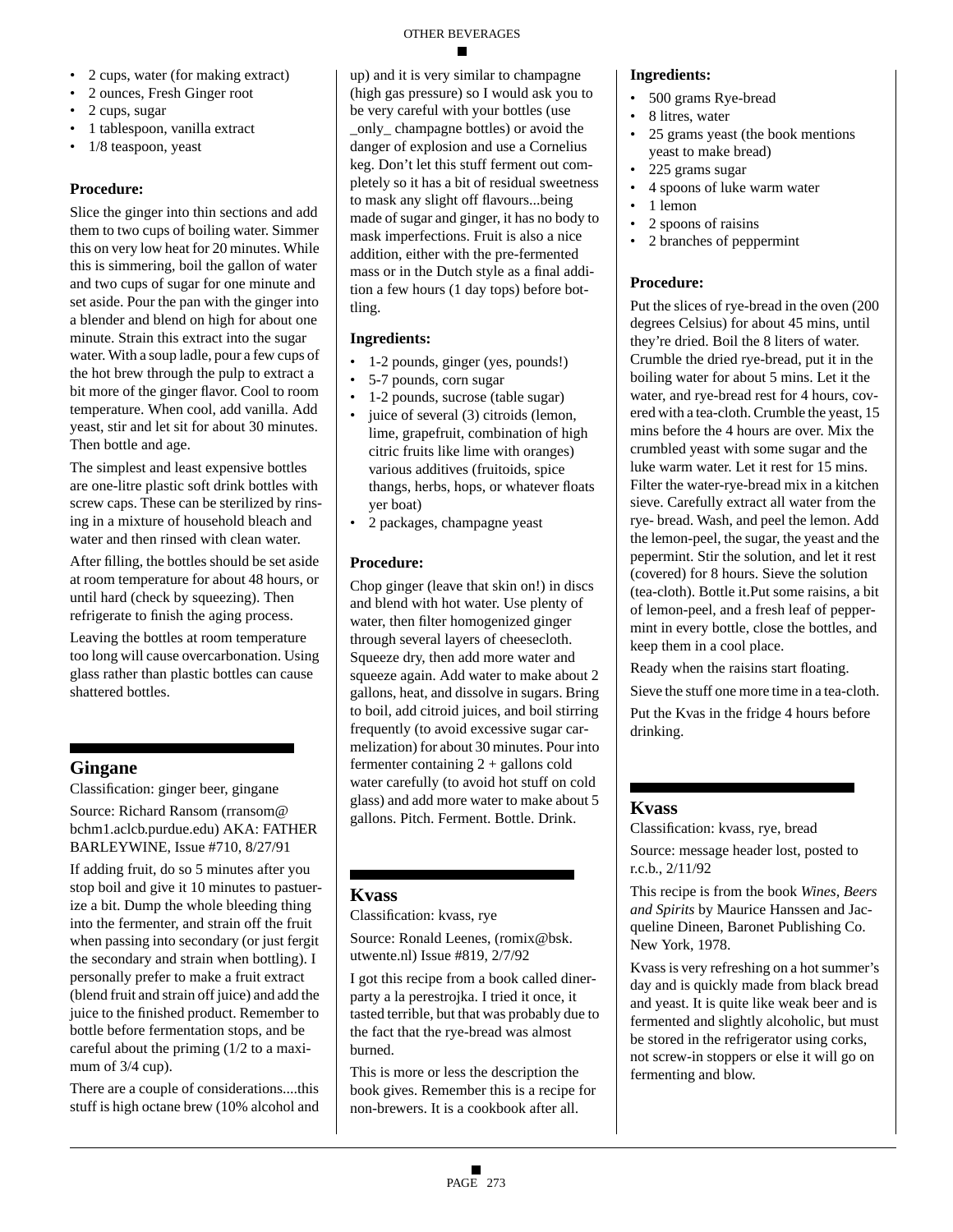#### OTHER BEVERAGES

This, to me, looks very similar to the Sumerian recipe which Anchor Brewery of San Francisco recreated a couple of years ago.

#### **Ingredients: (for 10 bottles)**

- 1 pound  $(1/2 \text{ k})$ , Dry Black Bread
- 24 cups, Boiling Water
- $1 \frac{1}{2}$  lbs  $\left(\frac{3}{4} \text{ k}\right)$  Sugar
- 2 ounces (56g), Fresh Compressed Yeast
- 1/2 cup, Sultanas (yellow seedless raisins)

#### **Procedure:**

Put the bread into a large container and then add the boiling water. When the mixture is lukewarm squeeze the liquid from the bread very thoroughly, making sure that the bread itself does not come through because this clouds the drink.

Add the sugar and yeast, mix, cover and leave for ten hours. Pour the drink into clean bottles, and three sultanas to each, put the corks and tie them down---then refrigerate immediately.

# **Root Beer**

Classification: root beer, soda

Source: Bob Gorman (semantic!bob@ uunet.UU.NET) Issue #685, 7/23/91

Recipes from *Early American Life*, August 1975, Pg 12, titled "Making Your Own Soda Pop", by Caroline Kitchen Riddle.

#### **Ingredients: (for 2-1/4 gallons)**

- 2 gallons of water
- 1 1/2 cups, honey
- 3 tablespoons, ground sarsaparilla
- 1 tablespoon, sassafras
- 1 heaping tablespoon, hops
- 1/4 teaspoon, ground coriander
- 1/4 teaspoon, wintergreen extract (Almost all natural)
- 1/4 teaspoon, yeast

#### **Procedure:**

Place the sarsaparilla, sassafras, hops, and coriander into an enameled or stainless steel pan. Cover them with water and bring to a boil. Reduce the heat and allow them to just barely simmer for 12 hours, making sure the water does not all evaporate. Strain out the solids and add the liquid to 2 gallons of water that has been boiled and cooled to lukewarm. Stir in the honey, wintergreen extract, and the yeast dissolved in 2/3 cup warm water. Stir the mixture thoroughly and allow it to mellow for several hours. You can then siphon off the root beer into a clean container before bottling, or fill the bottles immediately. Makes about two dozen 12-ounce bottles.

# **Ginger Ale**

Classification: ginger ale, soda

Source: Bob Gorman (semantic!bob@ uunet.UU.NET) Issue #685, 7/23/91

Recipes from *Early American Life*, August 1975, Pg 12, titled "Making Your Own Soda Pop", by Caroline Kitchen Riddle.

#### **Ingredients: (for 2--1/4 gallons)**

- 2 5/8 cups, honey
- 5 cups, sugar
- 2 gallons, water
- 3 beaten egg whites
- 1 tablespoon ginger, moistened with a little water
- Juice of 4 lemons
- 1/4 teaspoon, yeast
- 1 whole lemon

#### **Procedure:**

Dissolve the honey or sugar in 2 gallons water. Add the beaten egg whites and ginger. Bring to a boil and skim. Most of the flavor of the ginger will have been given out, so don't worry that you loose much of it in the skimming. Add the whole lemon and set the mixture aside to cool. When it is lukewarm, add the lemon juice and the yeast dissolved in 1/4 cup warm water. Stir well and let stand for a while for the sediment to settle to the bottom. Strain through a cloth into a clean container. Give it a few more minutes to settle and you are ready to bottle.

# **Sima**

Classification: sima

Source: Laura Tiilikainen (laura@vipunen. hut.fin) rec.food.drink, 1/15/92

Sima is a Finnish homebrew. It is mild and non-alcoholic; its main purpose is for serving to children during May 1st celebrations (the biggest carnival day in Finland). (Comments by Heikki Putknonen (putko@tolsun.oulu.fi)).

#### **Ingredients:**

- 1/2 kilogram, brown sugar
- $1/2$  kilogram, white sugar
- 2-3 lemons
- 5 liters water
- $1/4 1/2$  teaspoon, yeast
- raisins and sugar for bottling

#### **Procedure:**

Wash the lemons thoroughly and peel the yellow skin. Pour the boiling water on the lemon skins and sugars. Remove the white skin from the lemons and slice the lemons crosswise. Add the slices into the slightly cooled liquid. Let cool until the liquid is at body temperature. Add the yeast and let ferment for a day to day and a half. When the drink is bottled, remove the lemon slices and skins. Add a spoonful of sugar and some raisins to every bottle. Close the bottles loosely. After a day, tighten the caps and move the bottles to refrigerator. The drink is ready when the raisins have risen from the bottom to surface.

# **Kahlua**

Classification: kahlua, coffee liquer, liquer

Source: Eric Anderson, (randerson@cudnvr.denver.colorado.edu) rec.food.drink, 10/28/91

This recipe has been passed on through time immemorial from college student to college student where I went to school, and was drunk late at night, often in the form of khalua and cream, and as far as I can tell is indestinguishable from the original, and a lot cheaper.

#### **Ingredients:**

- 4 cups, water
- 5 teaspoons, instant coffee
- 2--1/2 cups, sugar
- $\bullet$  1--1/2 cups, vodka
- 1 tablespoon, chocolate syrup

#### **Procedure:**

Boil water. Add cofee. Add sugar. Simmer, 20 min. Remove from heat, add chocolate. Allow to cool. Add vodka (or don't cool if you want some of the alcohol to boil off).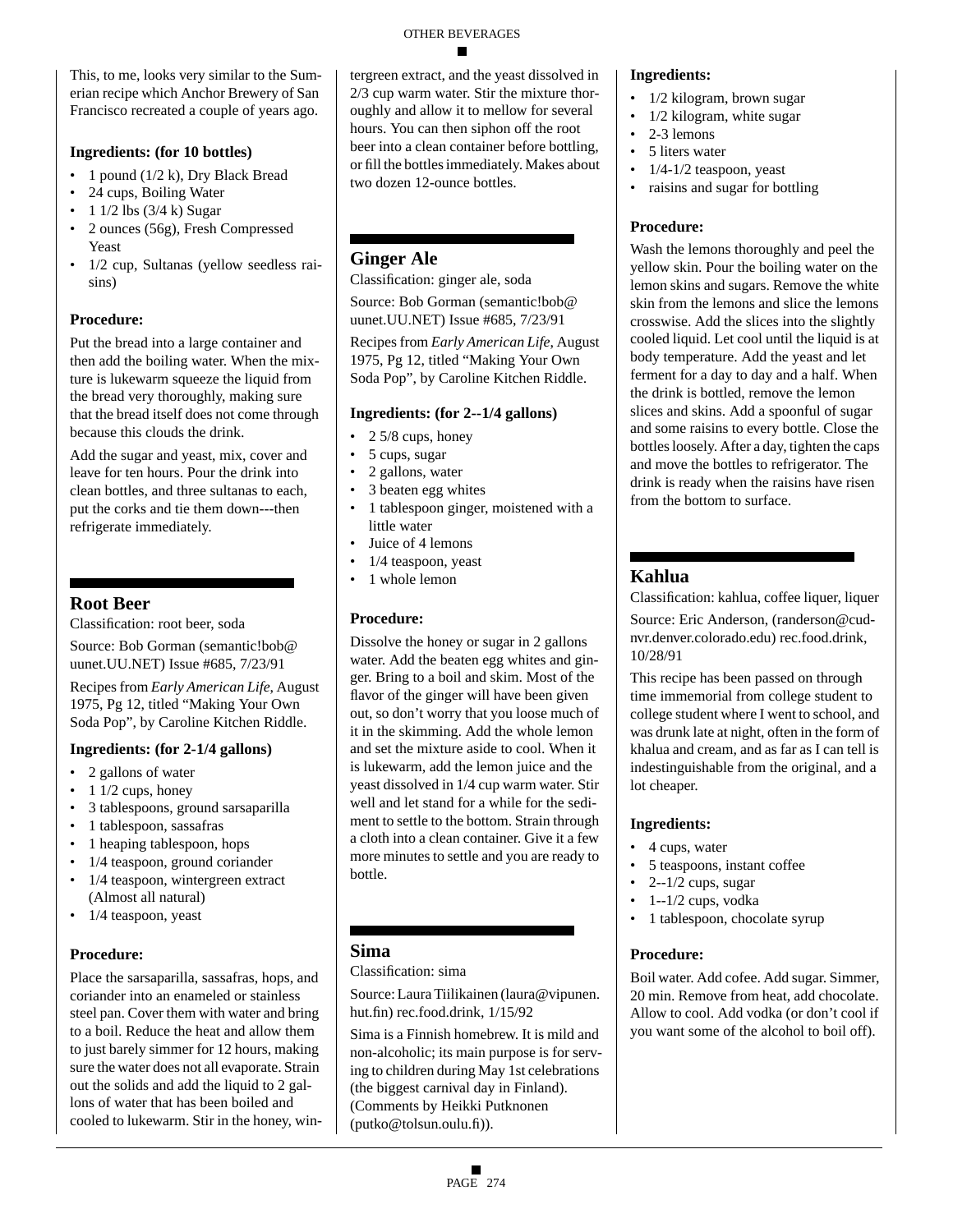# **Irish Cream**

Classification: liquer, Irish cream

Source: Eric Anderson (randerson@cudnvr.denver.colorado.edu) rec.food.drink, 10/28/91

It is possible to purchase better, but this isn't bad, and is just fine for using in mixed drinks, or college students on a tight budget.

#### **Ingredients:**

- 1 cup, Scotch whiskey
- 1--1/4 cups, half and half
- 1 can, sweetened condensed milk
- 3 drops, coconut flavoring
- 1 tablespoon, chocolate syrup

#### **Procedure:**

Mix scotch and milk. Add 1/2 and 1/2. Add rest. Stir.

# **Kwas**

Classification: kvass, rye, bread Source: Lee Katman Issue #827, 2/19/92

There are many ways of making kwas. The method varies with the locality. In Bukowina, a province of Austria where there are many Slavic folks, kwas was made with apples and had a pleasant cidery, slightly sourish taste.

I have chosen the simplest of the recipes, and you can try it, making it once for the sheer novelty of it. It is modified from a recipe of Harry Rubin and Vasily Le Gros, of the Monastery of Our Lady of Kursk, about a mile from my farm. The kwas is made at the monastery by one of the monks.

At the monastery, the priest makes it somewhat differently, using little syrup and no raisins. The result is a very sour drink.

In Bukowina, small whole apples were put in the water before boiling it, and one was put into each glass of kwas when you bought it.

#### **Ingredients:**

- 3 pounds, stale well-baked rye bread
- 5 gallons, water
- 3 pounds, raisins
- 2 pounds, dark molasses (or honey)
- 1/2 ounce, yeast (2 packs)
- 1 tsp., whole wheat flour

# **Procedure:**

Cut the bread into small pieces and put them into a crock or barrel. Boil the water and pour it over the bread. Add the cut-up raisins. Cover the crock well with a tablecloth and let the liquid stand untilit cools. Filter it through a napkin or towel, but do not squeeze it. Pour into the liquid the molasses (or honey); use a greater amount if you want a sweet wine. Mix thoroughly. Dissolve the yeast in 1/2 cup warm water and pour it in, and also add the flour.

Cover and place in a warm room (65 - 70). Let the must stand until it starts fermenting, then filter it. Pour it into bottles, putting two raisins into each bottle. After a few days, it should be good to drink.

# **Dandelion Wine**

Classification: dandelion wine

Source: Michael Yandrasits (michael@ frank.polymer,uakron.edu) Issue #872, 4/27/92

I've just picked 21 pints of dandelion flowers and plan on scaling this recipe up to make 5 gallons of wine.

#### **Ingredients: (1 gallon)**

- 4 pints, dandelion flowers (as little green as possible)
- 18 ounces, chopped sultanas (white raisins)
- 1--1/2 pounds, corn sugar
- 3 teaspoons, citric acid
- 2 campden tablets
- yeast

# **Procedure:**

The recipe calls for making a "dandelion tea" by steeping the flowers in a warm water for 24 hours. I've done this part and the "tea" is a yellow- brown color with a very grassy smell and taste. Is this what is supposed to happen? I've tasted and smelled the flowers very carefully and quite frankly they don't taste like much at all. Will some "magic" happen durring fementation and aging (not at all uncommon in this type of endevor)?

# **Dandelion Wine**

Classification: dandelion wine

Source: Jack Schmidling (arf@ddsw1.mcs.com) Issue #873, 4/30/92

My wife and I were poring over my collection of winemaking books trying to integrate all the recipes and procedure into one that makes sense. Talk about contradictions and momilies...

Steep one day... steep seven days.

Remove all the green calixes.. don't bother.

Steep in boiling water... never boil.

Don't steep at all, just ferment the whole mess.

### **Ingredients:**

- 4 gallons, dandelions
- 4 gallons, water
- 8 lemons
- 4 pounds, raisins
- 10 pounds, sugar
- yeast

#### **Procedure:**

Bring water to boil. Dump in the stuff and pitch when cool.

# **Absinthe #1**

Classification: absinthe, liquer

Source: Originally from Jolly Pancakes (jcp@islay.dco.dec.com) Reposted by Chris Shenton (css@boa.ccsf.caltech.edu) 6/9/92

There's a book which was published a year or two ago called *Absinthe: History in a Bottle*. It covers the socio-political circus surrounding absinthe, the proto-prohibitionist attitudes of the time, and the eventual politically-expedient outlawing of the drink. Also talks about the artists, poets, writers, etc. who did drink and write about it. Fun reading. It concludes with some chemical analysis, diagrams, and finally, the author's successful search for illicite absinthe in Europe.

There was a fine article in Scientific American a couple years back which described the production of absinthe by the Pernod company, complete with their recipe. Recommended. (The recipe does involve distillation and such.)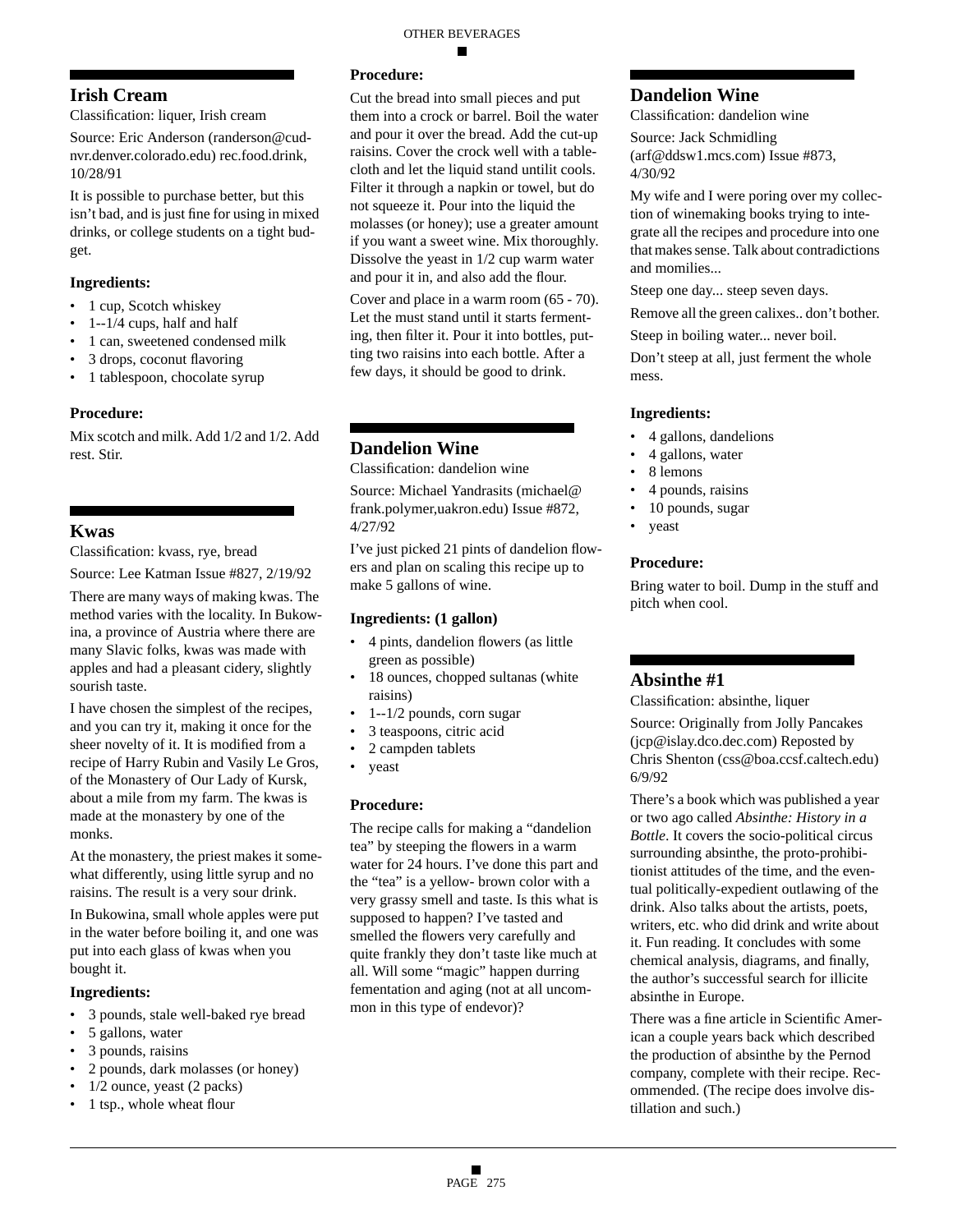There is also an Absinthe FAQ document that was written by Matthew Baggot.

#### **Ingredients:**

- 1 pint, vodka
- 2 teaspoons, anise seed
- 4 cardamon pods
- 1/2 teaspoon, ground coriander
- 1--2/3 cups, sugar syrup
- 2 teaspoons, crumbled wormwood (dried)
- 1/2 teaspoon, fennel seed
- 1 teaspoon, marjoram
- 2 teaspoons, chopped angelica root

# **Procedure:**

Place vodka in large jar with tight fitting lid. Add wormwood and shake well; steep 48 hrs and strain out. Crush seeds and pods in mortar. Add them and all remaining spices to vodka and steep in a warm place 1 week. Filter and sweeten. (The sugar syrup mentioned above is your standard simple syrup.)

# **Absinthe #2**

Classification: absinthe, liquer

Source: Originally from Jolly Pancakes (jcp@islay.dco.dec.com) Reposted by Chris Shenton (css@boa.ccsf.caltech.edu) 6/9/92

# **Ingredients:**

- 1 cup, vodka
- 1 teaspoon, crumbled wormwood
- 2 tablespoons, chopped peppermint leaves
- 1 piece, lemon peel, 3/4" x 2"
- $1/3$  to  $1/2$  cup, sugar syrup

# **Procedure:**

Steep wormwood in vodka for 48 hours. Strain out and add peppermint leaves and lemon peel. Steep for 8 days, strain nd sweeten. Smells good but is more bitter than #1.

# **Absinthe Wine**

Classification: absinthe, liquer

Source: Originally from Jolly Pancakes (jcp@islay.dco.dec.com) Reposted by Chris Shenton (css@boa.ccsf.caltech.edu) 6/9/92

# **Ingredients:**

- 2 teaspoons, peppermint
- 2 teaspoons, thyme
- 2 teaspoons, hyssop
- 2 teaspoons, sage
- 2 teaspoons, dried wormwood
- 2 teaspoons, lavender
- 2 teaspoons, marjoram
- 2 pints, port

# **Procedure:**

All herbs are dried.

Steep herbs one week, filter and bottle. My notes describe this as "bitter, aromatic and potent".

# **Ersatz Kahlua**

Classification: kahlua, coffee liquer, liquer

Source: Yashodhara Pawar (yp02+@andrew.cmu.edu) 6/12/92

# **Ingredients:**

- 3 ounces, medium to dark roast coffee, finely ground
- 2 3/4 cups, Vodka, 80 proof
- 3/4 cups, Brandy, 80 proof
- 4 teaspoons, Good quality instant coffee
- 1 tablespoon, Vanilla extract
- 1 teaspoon, Chocolate extract
- 1 teaspoon, Glycerine (at most pharmacies)
- 1 drop, Red food colouring (optional)
- 7/8 cups, Distilled water
- 1--3/4 cups, Granulated sugar

# **Procedure:**

Place the ground coffee in a large widemouthed glass bottle. Add the vodka and the brandy. Allow the mixture to sit approximately 18 to 20 hours. Use coffee filters to remove the coffee from the alcohol -- discard the spent grounds. Add the instant coffee, the extracts, the glycerine, and the food colour to the mixture. Set aside.

In a scrupulously clean pan, boil the water. Add the sugar, stirring rapidly. When the

sugar is dissolved, remove from heat. Allow the sugar syrup to return to room temperature.

Add the syrup to the alcohol mixture. Store in a tightly capped glass bottle. The liqueur is better when aged for 3 or more months.

# **Elderberry Wine**

Classification: elderberry wine

Source: J. Wyllie (slk6p@cc.usu.edu) 8/25/92

This recipe comes from "The Art of Winemaking."

Try adding 8 ounces dried banana.

### **Ingredients: (for 1 gallon)**

- 6 ounces, dried eldberberries
- 1 pound, raisins
- 1 gallon, water
- 2 pounds, white granulated sugar
- 1/2 teaspoon, yeast nutrient
- 3 level teaspoons, acid blend
- 1 campden tablet
- wine yeast

# **Procedure:**

Chop raisins. Add Wine Arts antioxidant at bottling (after a long time!)

# **Specifics:**

 $\bullet$  O.G.: 1.090

# **Elderberry Wine**

Classification: elderberry wine Source: Conn Copas (C.V.Copas@ lut.ac.uk) 8/25/92

Elderberry wine is a misnomer, because the fruit is rarely sweet enough to make a wine with sufficient body on its own. What it is good for is providing red colour, a moderate amount of flavour, and tannin for imitation claret wines. It needs to be supplemented with something like apples, raisins, sultanas, redgrape concentrate or, for that matter, grape juice, in order to avoid making awine which is too thin. Some fresh red fruit or freshly pressed juice is also useful to provide bouquet. If you like claret, it is hard to go past blackcurrants, as this aroma is characteristic of the Cabernet Sauvignon grape.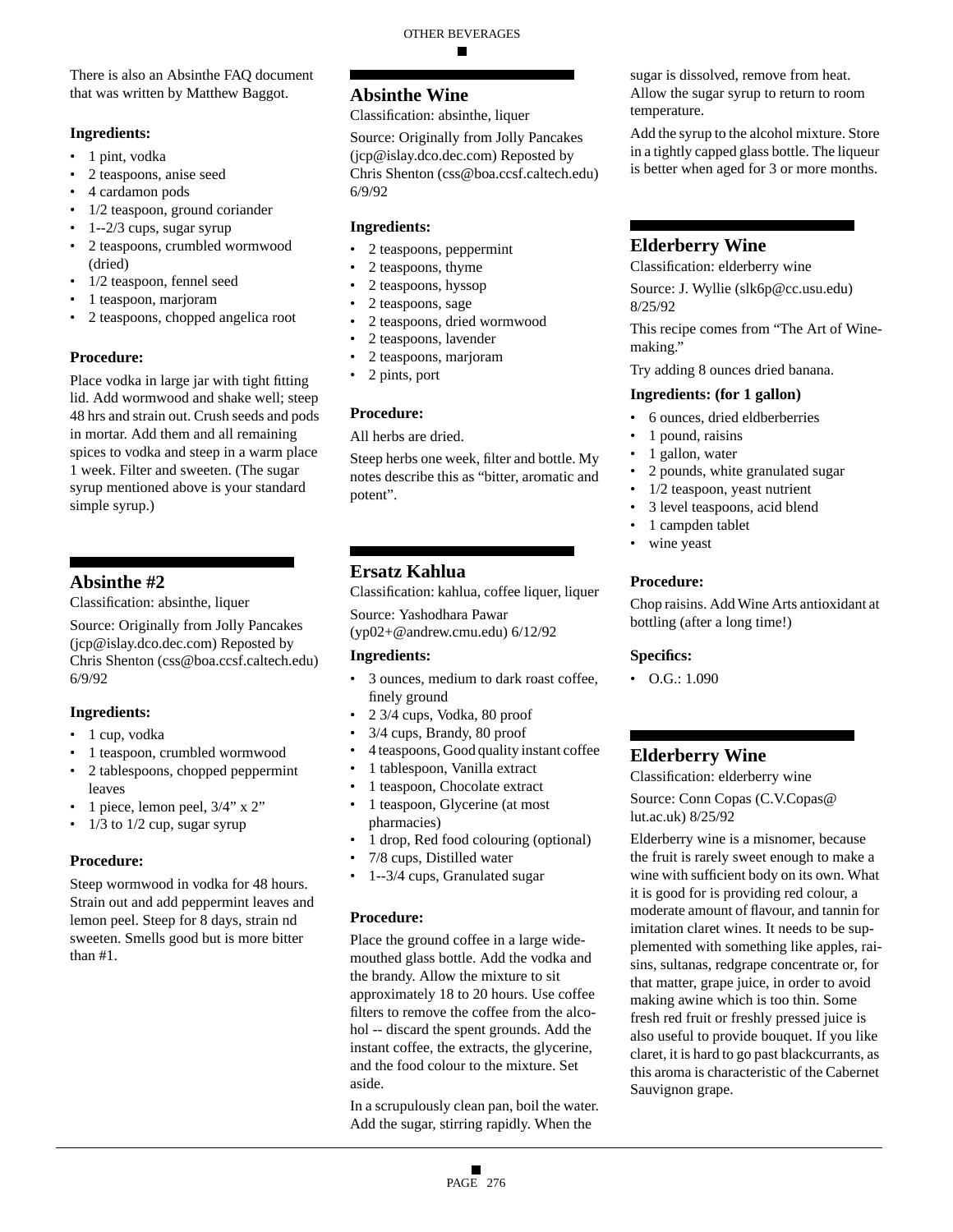#### **Ingredients: (for 1 imperial gallon)**

- 3 pounds, fresh elderberries (any more and the tannin will be too high and you won't be able to drink it for about 7 years, like a good claret!)
- 8 pounds, fresh apples or 2 pounds, raisins, or 2 pints, grape concentrate
- 1--1/2 pounds, blackberries or 6 ounces, fresh blackcurrant juice
- $\cdot$  1--1/2 pounds, sugar
- oak (no more than 1 ounce)
- nutrient
- acid blend (unlikely to be required)
- water to give balance of 1 imperial gallon)
- red wine yeast (claret or bordeaux)

#### **Procedure:**

A standard procedure is to pulp ferment the fruit for around 5 days, strain off, then add the balance of sugar. Primary fermentation around 2-3 weeks. Rack and let settle for another 3 weeks. Optionally fine with gelatine if having clearing problems and/or tannin content is too high. When reasonably clear, add a generous dose of oak shavings and mature for 3 months, for a professional touch.

# **Professor's Glogg**

Classification: glog, mixed drinks

Source: Phil Hultin (hiltinp@qucdn. queensu.ca) Issue #993, 10/19/92

This is the recipe my family has used every Christmas for the last 20 years or so. It comes from Brown, D. *Foods of the World: The Cooking of Scandinavia*, Time-Life Books, New York, 1968.

The drink is quite chunky, and we usually put a small spoon in each cup to eat the raisins and almonds with. It goes to your head very sneakily and tastes really good so people tend to drink a lot of it! The Aquavit is important, the caraway flavour is noticeable in the glogg so don't substitute vodka or any such stuff.

#### **Ingredients:**

- 2 quarts, dry red wine
- 2 quarts, muscatel
- 1 pint, sweet vermouth
- 2 tablespoons, Angostura Bitters
- 2 cups, raisins
- 1 orange peel (without white part)
- 12 whole cardamoms, bruised in mortar & pestle
- 10 whole cloves
- 1 piece, about 2" fresh ginger
- 1 stick cinnamon
- 12 ounces, Aquavit
- $1 1/2$  cups, sugar
- 2 cups, whole blanched peeled almonds

#### **Procedure:**

Mix all the ingredients up to and including the 1 stick of cinnamon in a 6--8 quart enamel pot. Let stand, tightly covered, at room temperature for at least 12 hours. Shortly before serving, add Aquavit and sugar. Mix well. Heat rapidly to full boil. Remove from heat as soon as mixture boils. Add almonds. Serve hot, in small cups.

# **Kumiss**

Classification: kumiss

Source: Tom Brady (BRADY@VTVM1. CC.VT.EDU), Mead Digest #111, 4/8/93 The following information is taken from The Compleat Anachronist #5: The CA Guide to Brewing. This is a publication of the Society for Creative Anachronism, an international organization dedicated to the recreation of the arts and sciences of the middle ages.

First, a definition : Kumiss is a Russian and Mongolian fermented milk beverage (originally mare's milk). (sounds appetizing, no?)

#### **Ingredients:**

- 12 oz. fresh milk
- 4 oz. water
- 150 grains brown sugar
- 24 grains yeast (about 1.5 grams) [no specific yeast type mentioned - T.]
- 15 grams lactose (milk sugar)

#### **Procedure:**

Dissolve the lactose in the water, add it to the milk, mix the yeast and brown sugar thoroughly, adding a little of the milk mixture to make it a thin paste, then add that to the rest of the milk solution and stir well. Bottle this in very strong bottles (champagne bottles are recommended) and hold at 50 - 60 degrees F. Each day wrap each bottle individually in several layers of cloth before shaking the bottle gently for about ten minutes to prevent the casein from coagulating. The cloth is necessary as a safety precaution, as there is a great deal of CO2 buildup inside the bottle and it might explode. The kumiss should be ready in three to five days.

Hints: use sweet, cream-free milk. Agitate the bottles at least three times a day, uncork each bottle once a day to release gasses and then recork it and at least twice a day set the bottle upright to allow the gasses to gather at the top. When opening the bottle, take extreme care lest the bottle explode or the cap take to the skies violently - or into someone's face - Kumiss is a very touchy beverage!

# **Grandfather's Glogg**

Classification: glogg Source: Jan Lien (lien@lysator.liu.se), rec.food.drink, 11/22/92

### **Ingredients:**

- 1 bottle Red wine
- 1/2 bottle Madeira
- 3-5 clove, alternatively 2-3 teaspoon ground cardamon
- 1-2 pieces cinnamon
- 10 to 15 cl sugar (about 3.5 to 5 us fl.oz)
- shredded peel of 1/4 lemon, without the white part. Organic for your own health.

#### **Procedure:**

Mix wine and spices, and heat it under cover some minutes on low heat - DO NOT BOIL. Add sugar, lemon peel and stir. Keep on heat and covered for a few more minutes. Serve with raisins and almonds. (You have to throw the almonds in boiling water for maybe a minute, and peel of the brown 'coating'. They should be white for use with glogg.)

# **Dull Clear Beer**

Classification: clear beer, Zima

Source: Mike Gerard (mgerard@engin. umich.edu), HBD Issue #1093, 3/9/93

There is a recipe in *Cat's Meow* called "Sima" (page 274) that calls for brown sugar and priming sugar bittered with lemons. It sounds like this new "Zima" is priming sugar with lemons (or something similar).

Result: A clear beer with no body (what a great marketing strategy)!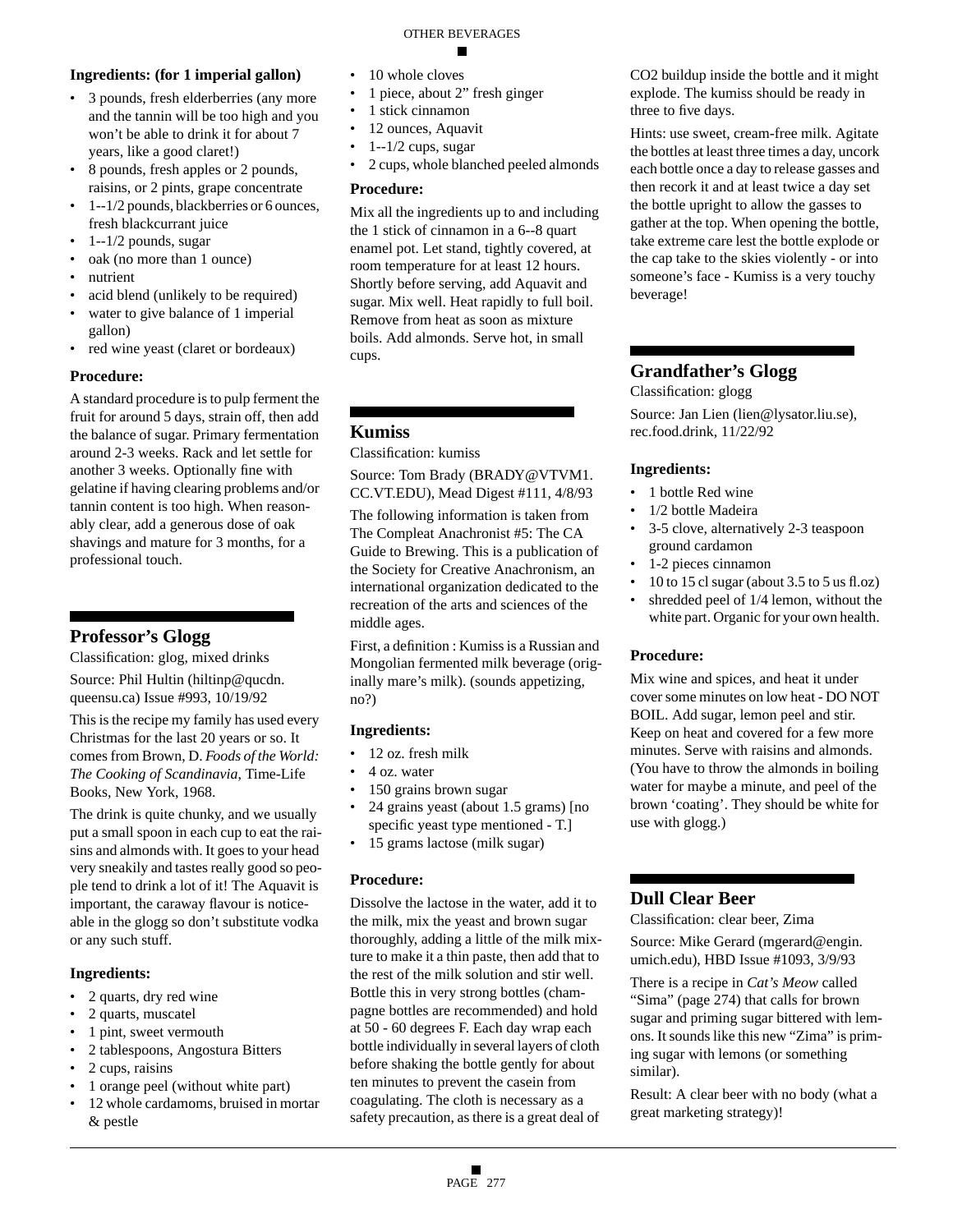#### **Ingredients:**

- 5 gallons water
- 1 lb rice
- 1 lb corn sugar
- 4 lbs priming sugar
- 1 oz cheap hops
- yeast
- priming sugar

#### **Procedure:**

Boil hops alone for 1 hour (there's nothing to be added to the water/wort). Ferment. Add priming sugar.

# **Irish Cream Liqueur**

Classification: Irish cream, liquer

Source: Gary Nazelrod (terr01@sep.vitro.com), r.f.d., 4/20/93

This recipe is not only easy to make, but is amazingly close to the commercial brands.

#### **Ingredients:**

- 3 eggs
- 1 tablespoon vanilla
- 2 teaspoons coconut extract
- 3 tablespoons chocolate syrup
- 1 14-oz can sweetened condensed milk
- 2 cups Irish whiskey

#### **Procedure:**

Combine all ingredients in blender for 3 minutes. Refrigerate until thick, approximately 3-4 weeks.

# **DIY Bailey's Irish Cream**

Classification: Irish cream, Bailey's Irish Cream, liquer

Source: Claire Sanford (claire@NeoSoft. com), r.f.d., 4/18/93

This recipe is the simplest thing in the world to prepare.

Use Irish whiskey - it tastes better ;<). I've found that a mild whiskey like Crested 10 Old is better; however, you can experiment to suit your own taste.

#### **Ingredients:**

- 14 oz can evaporated milk
- 14 oz can condensed milk
- 2 teaspoons glycerine
- Just under 1 tablespoon coffee powder
- 1 1/2 cups whiskey

#### OTHER BEVERAGES

- 1 tablespoon water
- 1 teaspoon vanilla essence

## **Procedure:**

Whisk everything together for 10 minutes.

# **Sahti**

Classification: sahti, indigenous beers

Source: Simo Juvaste (sjuva@cs.joensuu. fi), r.c.b., 5/7/93

After posting some information on using rye malts in beer and on Finnish 100 % ryemalt low-alcoholic beer, kotikalja, I got several requests to post a recipe for Finnish sahti. I guess that the motivation for the requests was that Michael Jackson in his *New World Guide to Beer* mentions sahti as one of the most special beers in the world.

Since sahti is traditionally brewed by each household themselves, there is no a single accurate recipe for sahti. Each brewer has his/hers own version, and since the recipe isn't in a written form but as a "awareness of the process", the recipe usually varies more or less between the brews.

### **Ingredients: (for 35-60 litres)**

- 20 kg sahti malt mix, a mixture of pale barley malt and pilsner malt and possibly some dark caramel will do well
- 2 kg dark rye malt
- juniper twigs
- yeast (traditionally baking yeast)

# **Procedure:**

This recipe is for 35-60 liters of sahti, smaller batches can be made by using the ingredients in smaller amounts.

#### Mashing

Put the malts to one or several big enough but not too deep containers, two 40 liters containers will do well. Add ~5 litres of boiling water, stir well. During next ~6 hours: twice an hour add ~2.5 liters of boiling water and stir. The amount of water and time are approximate. This method will not keep the temperature near the optimal 65- 68, but I believe that the time will do the thing. A hot place to mash would probably raise extract rates, though I don't know if it is worth it. Insulating the containers would also help.

## Filtering

The junipers are used for filtering the mash. The filtering device should be big enough to fit all of the mash. Traditional Finnish filtering device, "kuurna" is a Ushaped longish device. The profile is about as follows, the dimensions about 150x40x30 cm (lxwxh)



Of course, any filter will do. The 20 kg batch fits well on a 40 cm x 150 cm filter consisting of a layer of juniper twigs. About 3-5 cm layer of junipers is thick enough.

Boil the junipers for a while before laying them to the filter. Put the mash to the juniper filter. Allow to filter, rinse with boiling water to add to the required volume of the wort. 40-50 liters of wort gives fairly good sahti. Allow to filter. Boil the wort for a while. Filter the wort again through the juniper-mash filter, rinse with boiling water.

The wort is ready.

# **Variations**

The juniper taste can be strengthened by using juniper's boiling water to the mashing. This is quite a usual routine, but it gives quite a strong juniper taste and most people will dislike it until they get used to it. To remove the juniper taste one can use something else as a filter. Straws are the traditional alternative to juniper twigs.

The less water in the wort, the stronger sahti. Also, the first wort to come out of the filter can be used to produce stronger sahti, the rest to produce thinner sahti. The more important party the stronger sahti, the more important drinkers the stronger sahti. A not-so-strong sahti is usually called "naistensahti", women's sahti.

The amount of rye can be varied. E.g. 20 % instead of the above 10 % would give a bit stronger rye taste.

The yeast used can affect on the taste. The Finnish baking yeast is quite effective and it will give quite a sour taste. I don't know how beer yeasts will do. I believe that those would do well. Anyway the sourness is quite characteristic for sahti.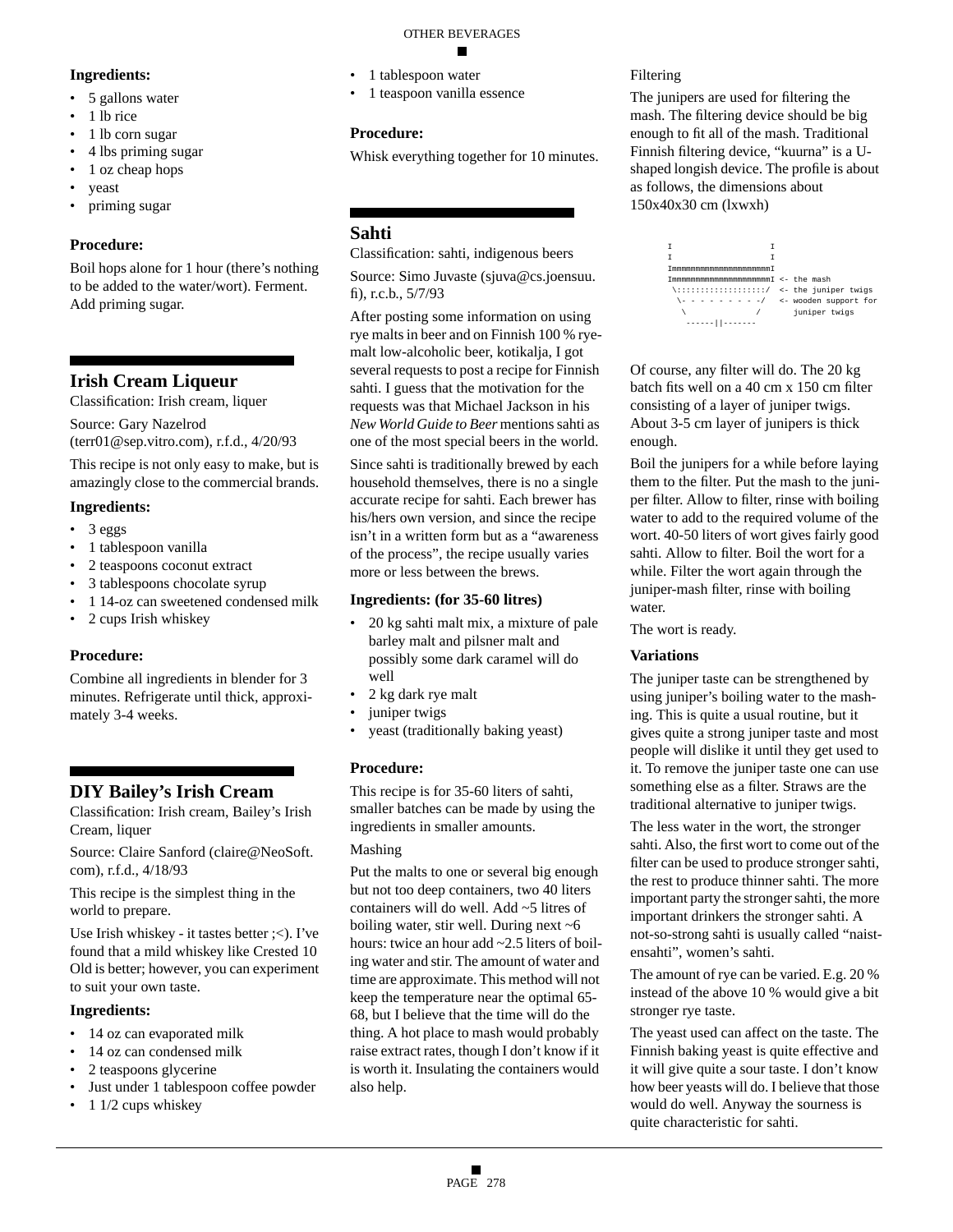All instructions given above are approximate. I myself would consider it dull to make beer or sahti using same recipe (or any accurate recipe) every time. Perhaps other Finnish readers of this news-group (or HBD) could give some other sahti recipes.

I was also asked about suggestions how to use sauna in brewing. A warm sauna (60- 70 C) is an excellent place to mash since it is easy to keep the mash at desired temperature however long you want to. Besides, sauna has been traditionally considered as the cleanest place of a Finnish household.

### **Finnish Sahti**

Classification: sahti, rye, Finland, juniper Source: Jukka Heino (jheino@ntc01. tele.nokia.fi), r.c.b., 3/7/94

Sahti is a traditional finnish beverage. It's close to some sort of strong beer but it has some considerable differences. Normally, sahti is not bottled to bottles that can keep the pressure and that's why sahti has quite low CO2 content. For making sahti you need normal equipment for making full mash beer. Here is a recipe for making a small patch.

Adding hops to sahti is not necessary. Many traditional recipes don't include hops.

#### **Ingredients:**

- 5 kg barley malt
- 1/2 kg rye malt
- 7.5 l water (for making the mash)
- juniper branches or berries
- hops
- ale yeast

#### **Procedure:**

Put all barley and rye malt to a big kettle. Add 1.5 litres of water of temperature about 40 degrees centigrade. Add another 1.5 litres of water every half an hour. Stir the mash when you add more water. Every time, the added water should be warmer than previously added. The last 1.5 litres should be boiling.

Boil the mash shortly and stir it continuously. (This is the biggest difference between making beer and sahti.) The mash should became a bit reddish in colour.

Put the juniper branches on the bottom of the lauter tun and add the mash. Recirculate the first turbid run off to get clear wort. Sparge slowly with boiling water. (The use of boiling water is another major difference between making sahti and beer.) Collect 12 litres of wort. Original gravity of the wort should be about 1100. Take 1/2 litres of wort and cool it to 25 C temperature and pitch the yeast. Boil the rest of the wort quickly and add hops. Cool the boiling wort rapidly to pitching temperature (25 C), put it in the fermentation bin and add the starter culture. It is better to keep the fermentation temperature below 20 C. So the fermentation takes a longer time but the taste is better.

Let the sahti ferment for about a week so that the spesefic gravity is around 1030 - 1040. It shoud still have a bit sweet taste. Bottle the sahti to bottles with easily openable caps and put in a cool (10 C) place. You should let the extra CO2 out from the bottles for every second day or you may use loose caps. After a few days you should taste the sahti. When the sweetness is optimal (it depends on your taste), fix the caps and put sahti in a cold place. The lagering temperature should be close to freezing point but not below. Let it mature for some days.

Drink and enjoy. Optimal serving temperature is about 8 C.

# **Ginger Ale**

Classification: ginger ale, soda

Source: Jeff Benjamin (benji@fc.hp.com), HBD #1635 1/19/95

#### Helpful Hints:

This stuff retains a lot of unfermented sugar, so it can be explosive if you're not careful. Make it in small (~1 gal) batches and drink within a month or so. Used gallon juice jugs make great small fermenters. You can use more ginger (up to 3-4 oz per gallon) to get spicier ginger ale. The spicier batches take a little more to aginge, but are tastier IMHO (but then, I like lots of spicy stuff). The jury is still out on whether it is necessary to peel the ginger. I peel it simply because it's easier to grate that way. Don't second guess the fermentation time, and don't be worried if the air lock is still perking after 48 hrs. If you let it go past 48 hrs, you will probably end up with somewhat flat, not-very-sweet soda. Please don't use regular beer bottles. Champagne bottles are much stronger. 2l PET bottles work very well because you can squeeze them to see how carbonated they are, and relieve pressure if you're worried. Make sure you store the ginger ale in the fridge. This will help minimize any unwanted further fermentation.

#### **Ingredients: (for 1 gallon)**

- 1 gallon water
- 1 pound white sugar (either granulated or corn will do)
- 1/2 oz cream of tartar
- 1 oz grated ginger
- 1 lemon
- your favorite ale yeast

#### **Procedure:**

Boil water, stir in sugar, cream of tartar, ginger, and zest of lemon (yellow part of peel). Cool to pitching temperature (<75F), add juice of lemon. Transfer the whole mess to a sanitized fermentation vessel, pitch yeast, and cap with an airlock.

Bottle after 48 hours, using strong bottles (champagne or 2l soda pop bottles work well). Let condition at room temperature for 2-3 days, then refrigerate.

#### **Coffee Liquer**

Classification: coffee liquer, kahlua Source: Stuart Mennitt (smennitt@oasys. dt.navy.mil), r.c.b., 12/14/94

This recipe is from *COFFEE: A guide to Brewing and Enjoying* by Kennith Davids. My personal suggestions are shown in brackets.

#### **Ingredients:**

- 1 part water
- 1 part finely ground coffee
- 1 part brown sugar
- 1 part 90 or 100 proof vodka
- 1 inch fresh vanilla bean per cup ground coffee
- 1 tsp glycerin per cup ground coffee, optional

#### **Procedure:**

Use a filter cone or pot to make the coffee. Slit the vanilla bean and add it to the water: bring the water just to boiling and simmer for 15 minutes, covered. Remove the vanilla bean and reserve. Pour the hot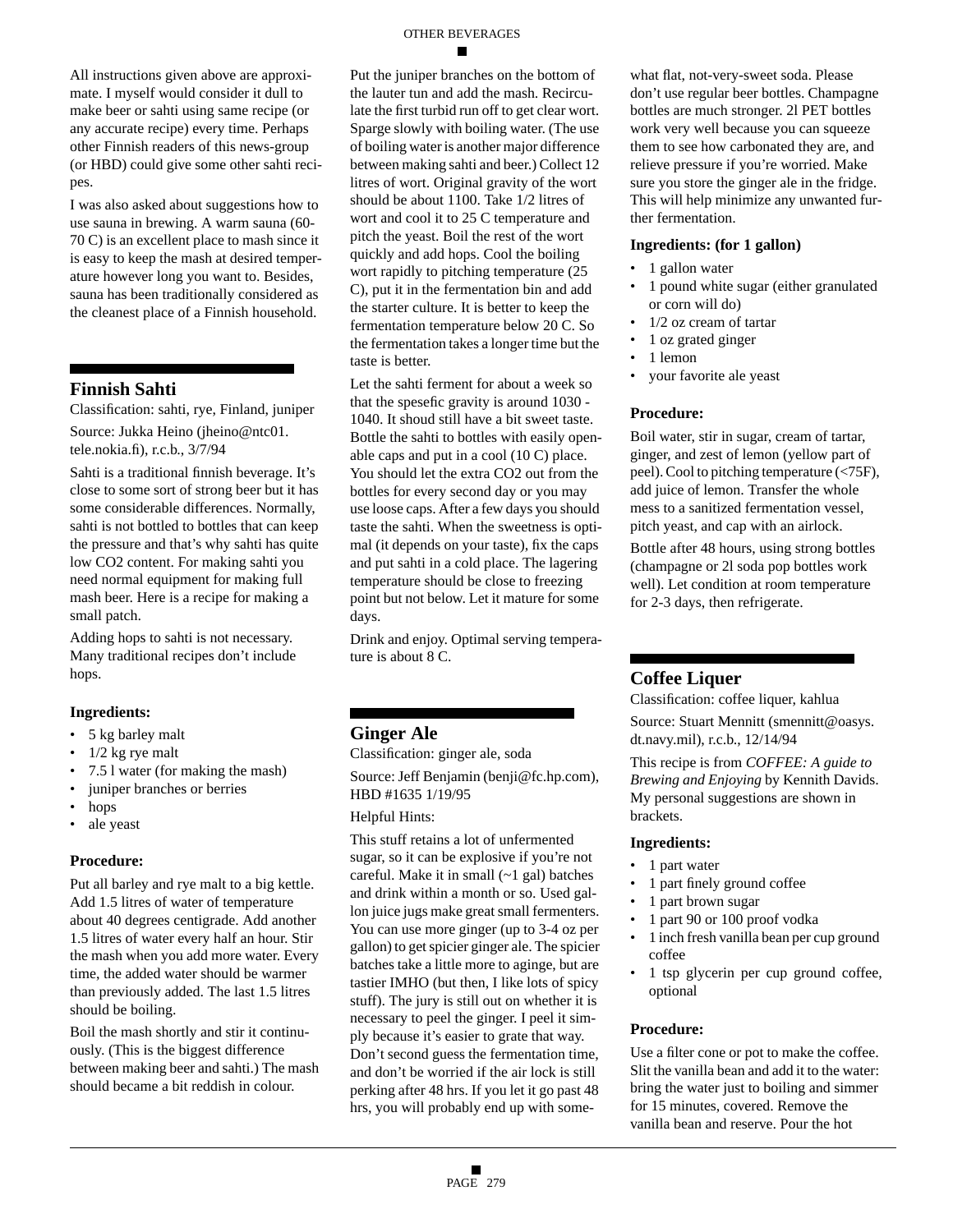#### OTHER BEVERAGES

water over the coffee slowly, making sure to wet all the grounds. Pour the resulting concentrated coffee through the grounds a second time. [use resulting super-brew as the 1 part measure, not the original 1 part water. Just brew with equal parts water and coffee and use the resulting liquid as the 1 part.]

[what works better is to make the coffee Turkish style in a big sauce pan, bring it up to 190-200F, let it steep for a while, then strain it into a collander lined with cheesecloth and a giant paper filter, available at places that use those giant brew urns] Immediately dissolve the sugar in the hot concentrate. Add the vodka and the reserved vanilla bean, and refrigerate in a sterilized , stoppered bottle for a few days. Taste: when you can begin to distinguish the vanilla flavor, discard the vanilla bean and store the liqueur in a second bottle, or pour and serve. If you're impatient, substitute vanilla extract for the bean. Add 2 or 3 drops per cup of vodka any time after you've brewed the coffee. If you want your liqueur to have the very heavy body of the commercial product, add the glycerine before refrigerating. Variations: Substitute light rum for the vodka, or add a dash of tequila to every cup of rum or vodka.

The simple addition of chocolate turns coffee liqueur into Mocha Liqueur. Thoroughly mix one part hot water and one part unsweetened cocoa powder. Add 1/2 tablespoon of this mixture to every cup of the finished coffee liqueur, and mix thoroughly.

[1] Styles of coffee liqueurs differ. Before making your own, I suggest you determine which style you prefer: Kahlua, for example, is heavy-bodied and based on a darkroast coffee; others, like Tia Maria or liqueurs based on Kona coffee, use a lighter roast. If you prefer Kahlua, use a dark-roasted coffee and go a little heavier on the vanilla and (if you use it) glycerin; if you prefer one of the liqueurs based on a lighter roast, use a medium-roast, acidy coffee, like a Costa Rican

# **Yuppy Guppies Alcoholic Lemonade**

Classification: cooler, lemonade, lemons

Source: Matthew Sorell (msorell@bass. gmu.edu), r.c.b., 4/25/95

I am currently brewing a batch, based on "Two Dogs", an Adelaide (Australia) brew from one of my old locals. I have made up the recipe and it needs some refinement, the recipe below is based on observations from the current batch, using 10 lbs of sugar and 24 lemons it's a bit thick, so for this recipe I've toned things down. The primary fermentation is now on day 9 and still going strong (as you'd expect with this much sugar).

As I said, a preliminary taste test on the weekend showed the result to be a little thick but the sugar is still fermenting and it could take a while yet. I will be happy to update anyone interested in the result. Does anyone know if I needed the yeast nutrient? I added this after reading Papazian's comments on making mead.

#### **Ingredients:**

- 6-10 pounds of cane sugar (I'm not that fussy)
- 12-24 lemons, sliced up, or put through a food processor, including the peel
- 0-2 oz fresh ginger, crushed
- 1 teaspoon yeast nutrient
- 1 package ale yeast (I'm using Cooper's Ale Yeast)
- Water to make up 5 gallons of wort

#### **Procedure:**

I boiled a gallon of water, added the sugar, lemons and ginger and let it go for about 20 minutes, added the yeast nutrient and then strained the hot wort into a glass carboy with cold water added to make up the volume, pitching dried yeast when cool, ie standard ale procedure. I use iodine sanitising solution for all equipment.

#### **Lemon Cider**

Classification: lemonade, lemons, raisins Source: John Dittmann (jason@world. std.com), r.c.b., 4/20/95

This is a recipe from the book *Popular Lithuanian Recipes*, Josephine Dauzvardis, Lithuanian Catholic Press, Chicago, 1955.

#### **Ingredients: (for 1 gallon)**

- 8 lemons
- 1 C raisins
- 2 Gallons boiling water
- 2 1/2 lb Sugar
- Champagne yeast

#### **Procedure:**

Wash and slice lemons. Remove seeds. Rinse raisins. place in fermentation vessel. Pour on water. When cooled pitch yeast. When fermentation slows remove fruit and rack to secondary. After a week filter and bottle.I have not tried this recipe yet, but plan to in the near future. I will update with results. If anyone else tries this please let me know how it turns out and the processes used.

### **Cranberry-Ginger Ale**

Classification: cranberry soda, ginger ale, soda

Source: John Glaser (glaser@widlar.ece. arizona.edu), HBD Issue #1784, 7/18/95

#### **Ingredients: (for 1 gallon)**

- 3.25 qts water
- 1 cup honey
- 1oz freshly grated ginger
- 3cups cranberry juice (yes, pure juice, not that juice cocktail stuff!)

#### **Procedure:**

Dissolve honey in water. Bring to boil, and add ginger. Simmer 30 min. Cool to room temp or colder, and mix in cranberry juice. Bottle, chill, and carbonate. Use 50 psi if you want to recap. Delicious! It even has a little head retention.

# **Garlic Lover's Soda**

Classification: garlic soda, soda

Source: John Glaser (glaser@widlar.ece. arizona.edu), HBD Issue #1784, 7/18/95

That Red-Dog-drinkin' Devil spoke to me thru those beer-stealing aliens and made me write this.

#### **Ingredients: (for 1 gallon)**

- 4 qts water
- 1 cup honey
- 5 minced fresh garlic cloves

#### **Procedure:**

Dissolve honey in water. Bring to boil, and add garlic. Simmer 10 min. Cool to room temp or colder. Bottle, chill, and carbonate. Use 50 psi if you want to recap. Now if you have read this far, go check yourself into a nut house for even thinking of making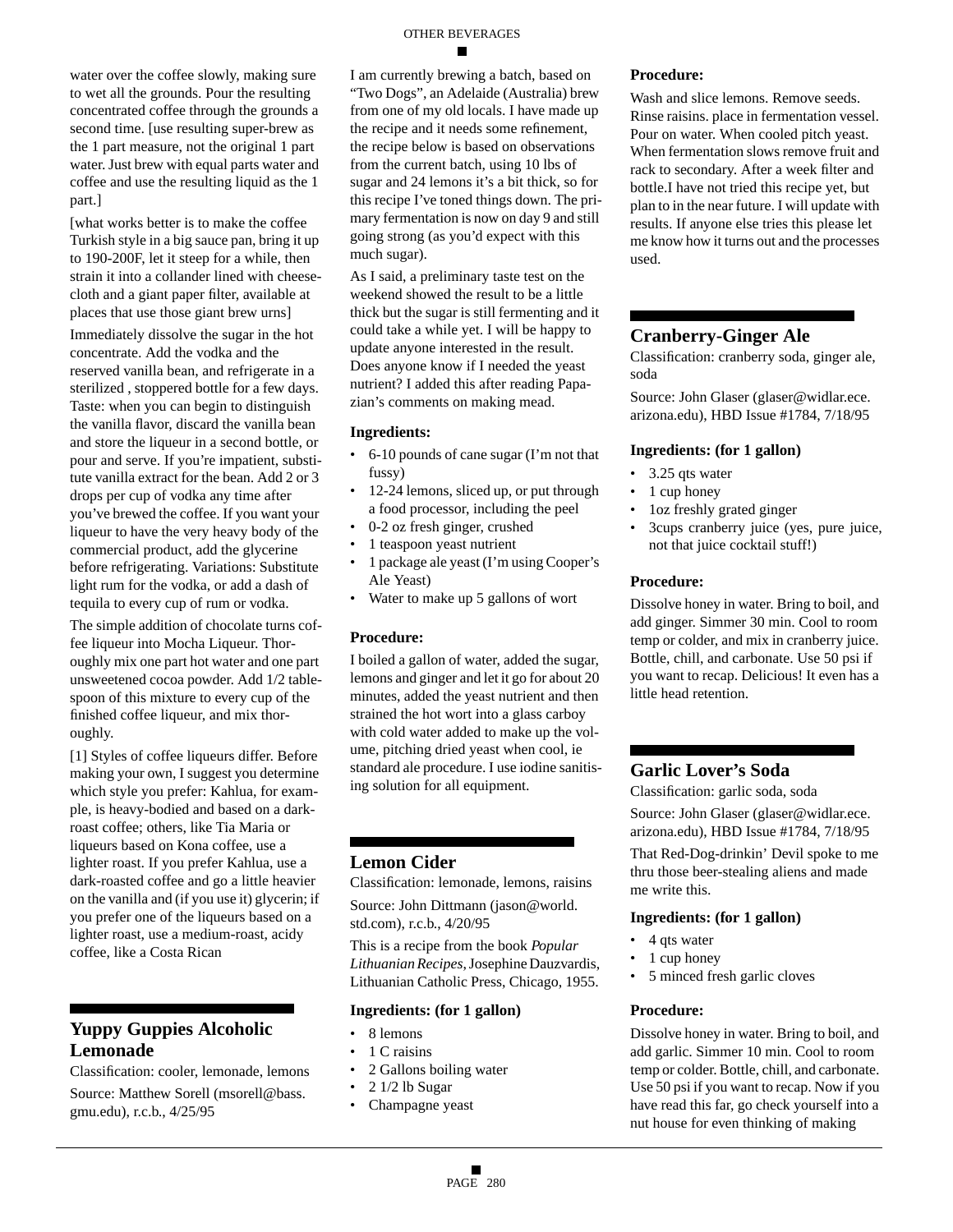something this disgusting. Yecch! Eew!!! (And I'm a garlic lover, too!)

# **Kvass I**

Classification: kvass, rye, Russian kvass, black bread, ethnic brews

Source: mikaline@aol.com, r.c.b., November 17, 1994

These are from the Old Country, so use at your own risk. When I was an undergraduate & Bud came out with the screwtop quart, kvass had a brief vogue, but real dark rye was hard to find!

#### **Ingredients: (for 1 gallon)**

- 1 loaf dry dark rye bread (approx 24 slices)
- $\cdot$  1-1/2 gal boiling water
- 3 c sugar
- 2 pkgs yeast
- $1/4$  c golden raisins

#### **Procedure:**

Put bread in a tea towel & tie bundle securely with string. Put bundle in crock & pour in boiling water. Cover & let set until water is lukewarm. Remove bundle & let drip into clean pan. Pour drip water back into crock, making sure no bread is in the water. Add sugar, then yeast, stir & cover. Set in a warm place 10 to 12 hours.

There will be a slight yeast settlement. Pour the clear liquid into a jug  $&$  add raisins. Cork the bottle or put a lid on the jar, but not too tightly, or the cork will blow. Refrigerate for 5 days, then strain before serving. Yield will be about a gallon.

# **Kvass II**

Classification: kvass, rye, dark bread, Russian brew, ethnic brews

Source: mikaline@aol.com, r.c.b., November 17, 1994

#### **Ingredients:**

- 1 lb dried out sliced black bread
- 24 c boiling water
- 3 c sugar
- 2 oz fresh yeast
- $\cdot$  1/2 c golden raisins

# **Procedure:**

Put bread into a big pan or earthenware crock & pour boiling water over it. Allow to cool till lukewarm, then carefully squeeze the liquid from the bread & strain the liquid through a muslin cloth so the kvass will not be cloudy. Add the sugar & yeast, stir & cover. Let stand 10-12 hours.

OTHER BEVERAGES

Pour the kvass into clean bottles & add 2 or 3 raisins to each. Cork & tie down & refrigerate immediately. If not chilled at once it will continue to ferment and shatter the bottle if it cannot blow its cork.

# **Kvass III**

Classification: kvass, kvast, rye, dark bread, Russian brew, ethnic brews

Source: mikaline@aol.com, r.c.b., November 17, 1994

#### **Ingredients:**

- 2 lb dark rye bread
- 1 oz yeast
- 8 oz sugar
- 1 oz mint
- 2 oz raisins
- 16 pints water

#### **Procedure:**

Cut the bread into slices & bake in a moderate oven until crisp. Place bread in a large saucepan & pour in boiling water. Let stand for 3 to 4 hours. Strain off liquid & combine with yeast & mint. Cover with a cloth & allow to ferment in a warm place for 6 hours. When the first froth appears, strain again & pour into bottles containing 1 or 2 raisins in the bottom. Cork firmly (or use beer bottles with screw caps) & store in a cool place for 3 days before serving.

# **Gertie's Crabapple Liquer**

Classification: liquer, crabapple liquer, spirits

Source: Darren George (Darren.George@ UAlberta.CA), September 14, 1995

This recipe is basically a sophisticated version of a 'Yuckaflux' (which, for those of you not educated in Alberta, involves an extremely large pail, several kilos of fruit, several botles of alcohol, and a baseball bat), but is much, much better.

Instead of crabapples, you can also use chokecherries (with scotch); raspberries (with rum), or saskatoons (with gin). I've also tried cantelope (with vodka), which wasn't bad, and plum (with vodka), but this turned out rather prunish tasting.

#### **Ingredients: (for 1 quart)**

- 4 quarts crabapples
- 4 cups sugar
- 3 cups vodka

#### **Procedure:**

Take a 4 quart mason jar, and fill it with crabapples that have been washed and quartered (you could take the stems and cores out, but it makes no difference and is a lot more work). Add 4 cups of sugar and three cups of vodka. Store the jar on its side, turning once every day for 16 days to get the sugar to dissolve. After 16 days, filter out the fruit bits (Gertie recommends using a knee-high nylon stocking, as this can be suspended for a few days to get every last drop out), and bottle. This recipe can be done on nearly any scale from 1 qt. to 4qt. (I've never seen a mason jar more than 1 gallon), and two bottles of vodka will normally yield about five bottles of liqueur.

# **Ginger Ale**

Classification: ginger ale, soda, soft drink Source: Lincoln T. Cat (linc@halcyon. com), r.c.b., 8/21/95

Warning: I've made this several times. The first time I used Beck's bottles, and several exploded. Since then I've used Champagne bottles with corks. If you use beer bottles (and I don't suggest you do) keep them COOL, and even then be prepared for the worst! The problem is the yeast ferments the cane sugar in the bottle, producing the desired carbonation, but continues to ferment until the bottle explodes.

#### **Ingredients: (for 1 gallon)**

- 1 cup cane sugar
- 1 lemon, cut into disks, with peel
	- 1 gallon, boiled water
	- 1 oz thinly sliced fresh ginger root Yeast: 1/4 - 1 tsp dry ale yeast

#### **Procedure:**

The process is to boil water, add honey and/or cane sugar. Boil the sugar and water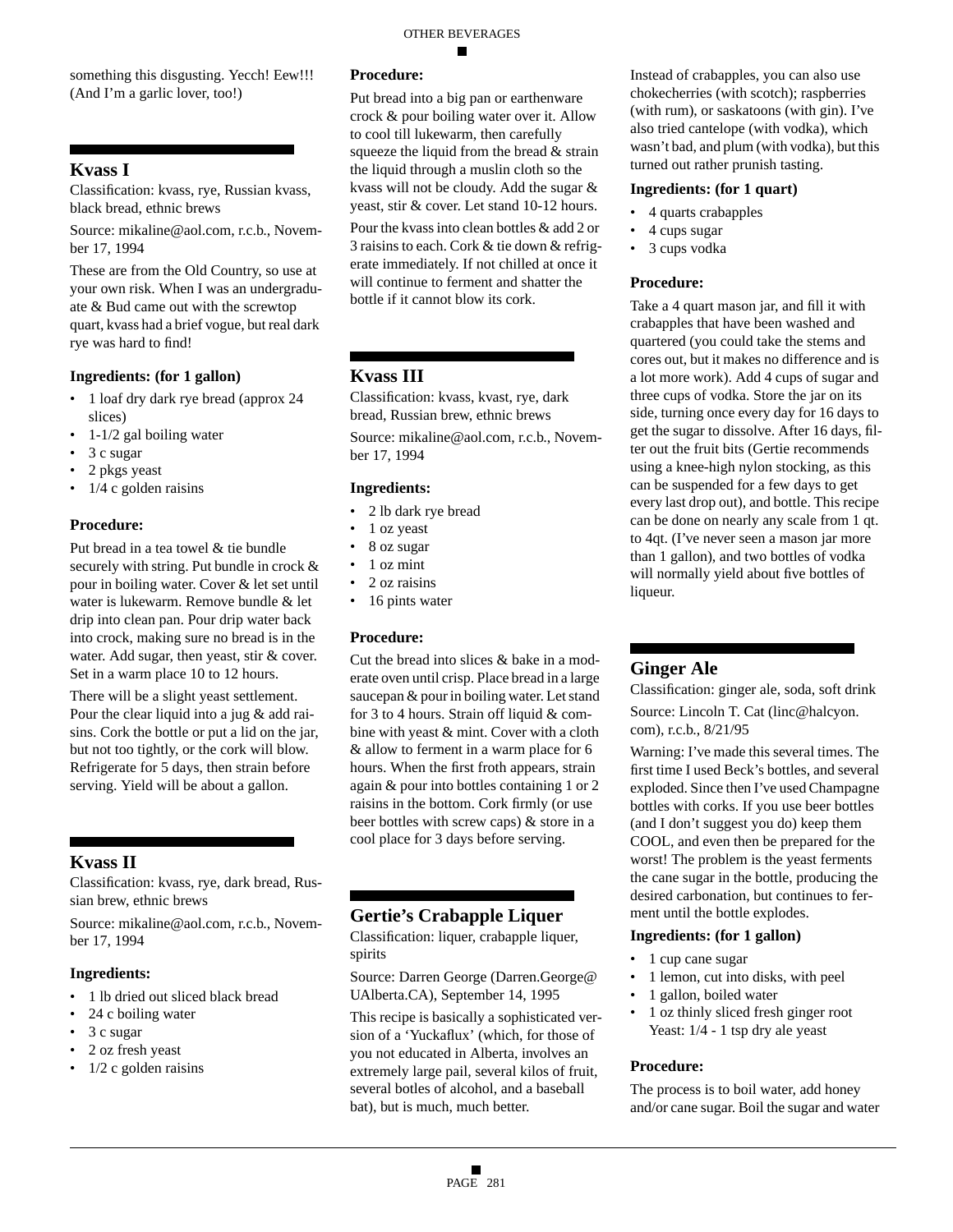with ginger & lemon for 15-30 minutes. Cool and add yeast, and bottle immediately.

# **Mint Kvas**

Classification: kvass, rye, bread, mint kvass

Source: Dave Vaness (vaness@bowler. dacc.wisc.edu), r.c.b., September 22, 1995

The following quotation and recipe are from *Russia* of the Time-Life Foods of the World series.

"For drink the peasant diet had kvas, which was much like the 'small beer' of Western Europe. It could be made from grain and malt, but was often made from leftover dark bread soaked in hot water and allowed to ferment for a few hours; sugar, fruit or honey was customarily added as a sweetener. The finished brew could be drunk on the spot or bottled for later use; in some households a part of the brew served as a fermented stock for soups. Homemade kvas is somewhat effervescent and only slightly alcoholic. It has never enchanted many non-Russians, but it had an important place in the peasant diet. It was cheap and the yeast suspended in it, like the vegetables in shchi [cabbage soup] or borshch (beet soup), formed a nutricious supplement to a limited diet."

#### **Ingredients: (for 6 cups)**

- 1 pound day-old black bread or Danish pumpernickel
- 2 tablespoons active dry yeast
- 1 cup sugar
- 1/4 cup lukewarm water (110 115F)1/ 4 cup lukewarm water (110 - 115F)
- 2 tablespoons fresh mint leaves or 1 tablespoon crumbled dried mint
- 2 tablespoons raisins

#### **Procedure:**

Preheat the oven to 200F. Place the bread in the oven for about 1 hour, or until it is thoroughly dry. With a heavy knife, cut and chop it coarsely. Bring 6 quarts of water to a boil in an 8-quart casserole and drop in the bread. Remove from heat, cover loosely with a kitchen towel, and set it aside for at least 8 hours. Strain the contents of the casserole through a fine sieve set over another large pot or bowl, pressing down hard on the soaked bread with the back of a large spoon before discarding it.

Sprinkle the yeast and 1/4 teaspoon of the sugar over the 1/4 cup of lukewarm water and stir to dissolve the yeast completely. Set aside in a warm, draft-free spot (such as an unlighted oven) for about 10 minutes, or until the mixture almost doubles in volume. Stir the yeast mixture, the remaining sugar and the mint into the strained bread water, cover with a towel, and set aside for at least 8 hours.

Strain the mixture again through a fine sieve set over a large bowl or casserole, then prepare to bottle it. You will need 2 - 3 quart-sized bottles, or a gallon jug. Pour the liquid through a funnel 2/3 of the way up the sides of the bottle. Then divide the raisins among the bottles and cover the top of each bottle with plastic wrap, secured with a rubber band. Place in a cool -- but not cold -- spot for 3 - 5 days, or until the raisins have risen to the top and the sediment has sunk to the bottom. Carefully pour off the clear amber liquid and re-bottle it in the washed bottles. Refrigerate until ready to use. Although Russians drink kvas as a cold beverage, it may also be used as a cold-soup stock in okroshka (chilled vegetable soup with meat) or botvinia (green vegetable soup with fish).

# **Negus: Grandma Lipshitz Secret Mulled Wine Recipe**

Classification: mulled wine

Source: John H. Grant (74444.3034@compuserve.com), HBD Issue #1596, 12/5/94

This festive recipe comes from Eric at Defalco's in Ottawa. Eric writes: "One of my fondest childhood memories was of the sleigh rides we would take at Christmas time. Family and friends would all go out for hours on a horse drawn sleigh. My grandmother would stay at home and prepare a secret recipe of Negus (mulled wine) which had been in the family for generations. We would all come home and thaw ourselves by her fire while the grown ups would proceed to get 'weird' on grandma's special brew. That spicy aroma which permeated my grandma's house will always be the smell of Christmas to me. Now that I'm an adult, a Christmas party wouldn't be complete without my Grandma's Negus. To make a long story short, on a recent visit to my grandmother's house I found the recipe and took it. It was discovered missing and I have since been disowned by my family. I thought I'd pass on the recipe to you in hopes of being invited over this Christmas."

#### **Ingredients:**

- $\cdot$  1 1/2 cups water
- 2 1/2 cups sugar
- 4 dozen whole cloves
- 6 sticks of cinnamon
- 3 crushed nutmeg
- peel of 3 lemons and 2 oranges
- 4 cups hot lemon or lime juice
- 4 bottles of red wine

#### **Procedure:**

Add to the water the sugar, cloves, cinnamon, nutmeg, and citrus peels. Boil for 5 minutes. Strain the syrup into a large pot, and add the citrus juice. Heat well. Add the 4 bottles of wine (this is goping to be a good recipe isn't it!). Keep covered on lowest heat. Serve with lemon slice and/or cinnamon stick.

#### **Amaretto**

Classification: liquer, amaretto Source: Kevin Fons (KFONS@china. qgraph.com), HBD Issue #1611, 12/22/94

#### **Ingredients:**

- 2 Cups Sugar
- 2 Cups Water
- 2 Cups Vodka
- 2 Cups Brandy
- 1 Ounce Almond Extract

#### **Procedure:**

Combine sugar and water in a medium sauce pan, bring to a boil. Reduce heat and simmer uncovered for 10 minutes, stirring occasionally. Remove from heat. Stir in liquor and extract. Transfer to tightly covered bottles. Makes 6 Cups.

# **Irish Cream**

Classification: liquer, cream liquer, Bailey's, Irish cream Source: Kevin Fons (KFONS@china. qgraph.com), HBD Issue #1611, 12/22/94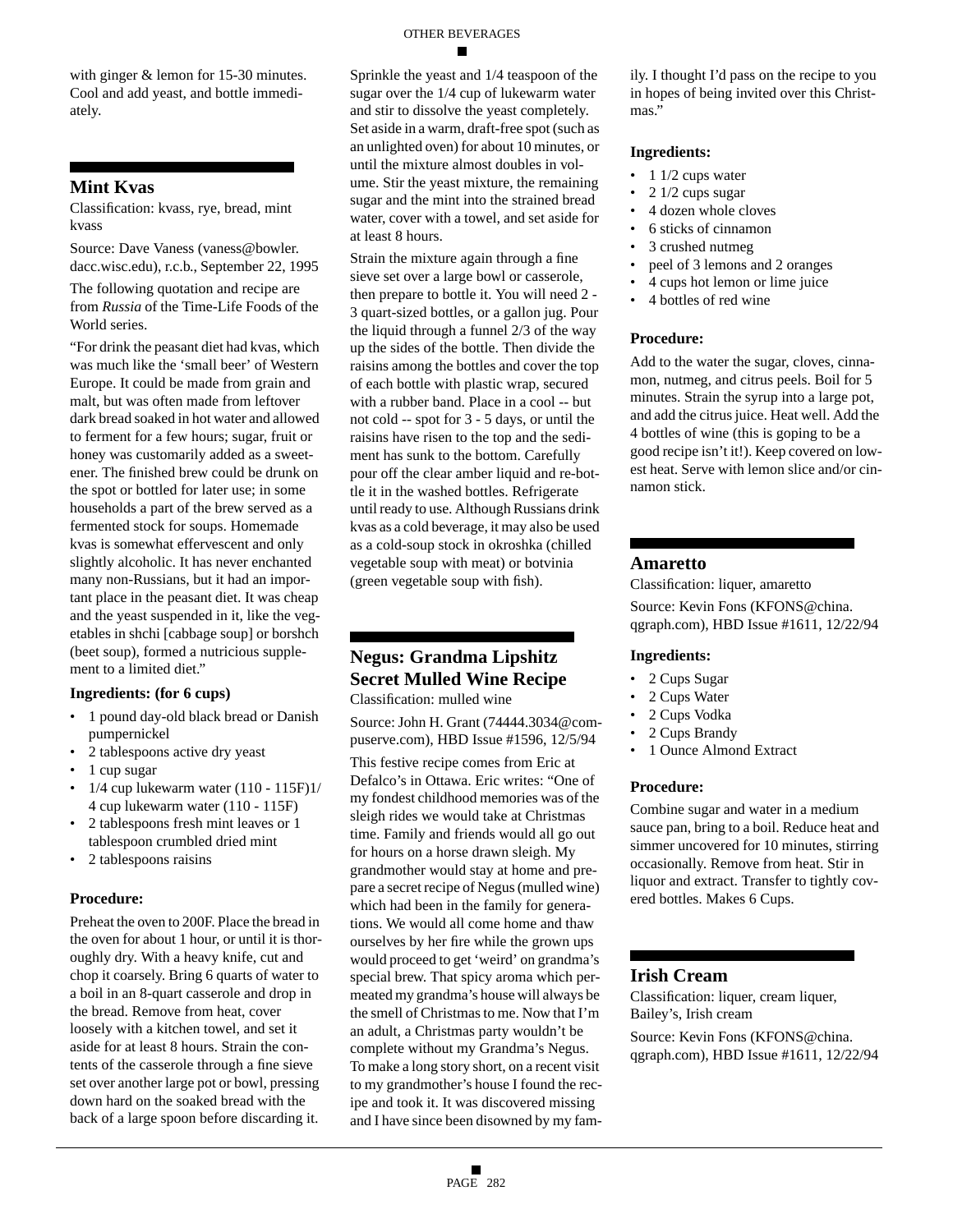#### OTHER BEVERAGES

#### **Ingredients:**

- 1-3/4 Cups of your favorite liquor (Irish Whiskey, brandy,rum,burbon, scotch)
- 1 (14 oz.) Can Sweetened Condensed Milk (not evaporated)
- 1 Cup (1/2 pint) Whipping or Light Cream
- 4 eggs
- 2 tablespoons chocolate flavored syrup
- 2 teaspoons instant coffee
- 1 teaspoon vanilla extract
- 1/2 teaspoon almond extract

#### **Procedure:**

In a 6 cup blender, at low speed, combine all ingredients. Blend until smooth. Store in a tightly covered container in the refrigerator, up to one month. Shake or stir before serving.

# **Brandy**

Classification: spirits, brandy

Source: Mike Aesoph, (aesoph%ncemt.ctc .com@ctcga.ctc.com), HBD #1902, 12/6/95

Just thought I would post a Brandy Recipe given to me by a friend. Give it a try.

It's really kind of disappointing brewing anything but beer. Wine, Brandy, liquors and other stuff generally don't require boiling... No boiling, no good smell. As a matter of fact, a wine making friend of mine says, "There's no such thing as a bad bug!"

#### **Ingredients:**

- 3 Qt Fruit
- 3 Gal. Water at 112F
- 1 Small Cake Champagne Yeast
- 10# Sugar, best is Cane, not Bee
- 3 Quartered Lemons

#### **Procedure:**

Stir once everyday for 7 days. Add 4# raisins. Let stand 21 days and remove fruit and siphon. Let stand 5 days, siphon and bottle.

# **Root Beer**

Classification: soda, soft drink, root beer Source: Keith McLeod (furry@opus. freenet.vancouver.bc.ca), r.c.b., 1/25/96

This recipe came out of an American book so it likely uses those small gallons. I haven`t tried this one yet, but I cant see any reason not to bottle it and will try it one day.

#### **Ingredients:**

- $\cdot$  1 1/2 lb burdock roots
- 1/2 cup corn kernels roasted until browned
- 2 oz dried sassafras or sassafras roots
- 2 oz hops
- 5 gal water
- 2 1/2 lb white or brown sugar
- 1 pkg self-starting wine yeast
- veast nutrient

#### **Procedure:**

Burdock is a big leafed plant that grows abundantly in the country or in vacant city lots, but digging its roots will require a strong back. Rinse roots thoughly so that no dirt remains (discard the leaves). Cut the roots into pieces, place into a large pot with the corn, sassafras, and hops. Cover with 3 gallons of water.

Bring the mixture to a boil, cover the pot and allow to boil for 20 minutes.Strain into a large fermenting vessel and add enough additional water to make 5 gallons and add the sugar (specific gravity should be about 1.025 which should equate to an alcohol content of about 3% , and acceptable for root beer).

When the temperature of the liquid reaches 70 degrees stir in the yeast nutrient and stir in, then sprinkle the yeast over but do not stir. cover and let stand overnight.

Stir in the yeast, recover and allow to ferment for 2 days before chilling and drinking. The beer probably will not be clear by then, but should taste delicious.

# **Strawberry Wine**

Classification: wine, strawberry wine

Source: Douglas Thomas (thomasd@ uchastings.edu), Mead Digest #478, 5/14/96

#### **Ingredients:**

- 12# strawberrys
- 12 oz molasses
- 2tsp yeast nutrient
- 2tsp acid blend
- 1tsp pectic enzyme
- champagne yeast
- 2 gallons water
- 2# dark brown sugar
- 6# light brown sugar

#### **Procedure:**

0. Added to half gallon of the water, boiled and cooled,then stirred into the must of strawberries and water this is the begining batch, made like any standard wine. Week #:

- 1. 2lbs brown sugar to 2 cups water boiled cooled, and fed to wine
- 2. same as above
- 3. 2lbs. white sugar to one cup water fed.
- 4. 2lbs. brown sugar to one cup water fed.
- 5. 1lb white sugar to one cup water.
- 6. 1lb brown added to racking, plus 1/2 tsp tannin.

When this has stopped bubbling add 3 campden tablets and let settle for 1 week naturally. Rack again, fine with gelatin, and let sit for another week. Finally add 1/4 - 1/ 2 oz american un-toasted oak chips and let age in carboy for 2 months. When this is sufficiently clear, bottle, and there you have it.

# **NA Beer**

Classification: non-alcohol beer, low alcohol beer

Source: Wade Wallinger (WAWA@chevron.com), HBD Issue #1710, 4/20/95

My father is no longer able to consume alcohol, and has become quite the partaker of na beer. as a rule, the americans are again way behind the europeans in terms of quality. I wanted to homebrew a beer that he could drink AND enjoy.

#### **Ingredients: (1 gallon)**

- 1/2# carapils (mashed by 'steeping' in 1 gallon of water as it heated)
- 1/2oz hallertau hops (3.1% alpha, 15 min boil)
- 1/2oz hallertau hops (3.1% alpha, 1 min boil)
- 1 packet of ale yeast (dry)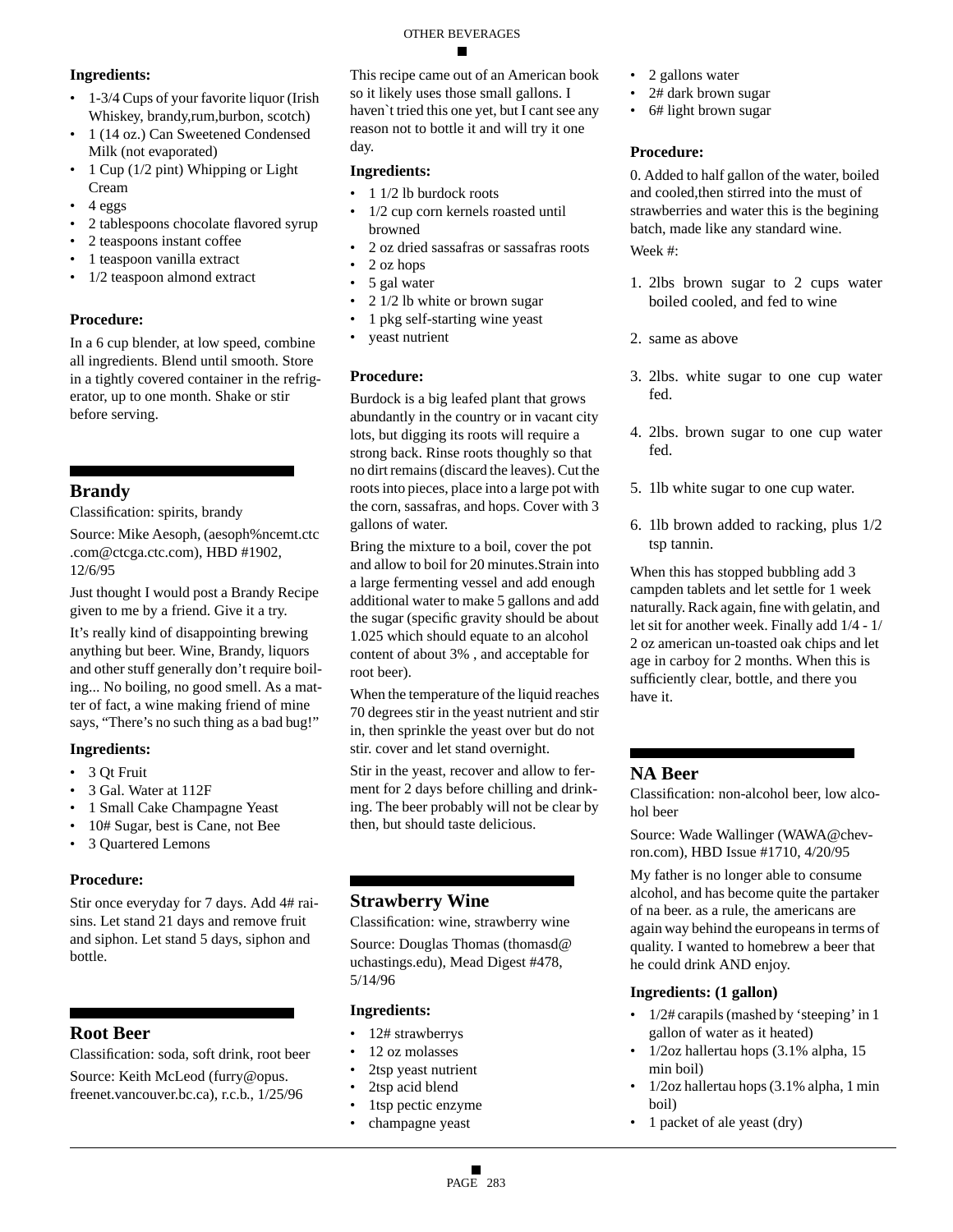# **Procedure:**

I let this sit for about two weeks in a gallon jug with an airlock at room temp (about 70f) - no airlock activity. It took two weeks to 'clear' enough to comfort me that it was time to bottle. I used 1 oz corn sugar in 1/2 cup water to prime. OG was 1.010, FG was 1.009 (well within the repeatability of the test, I believe).

Well, my father visited for easter, and rated the beer to be as good as the european versions he has come to enjoy. A homebrewing buddy of mine also enjoyed the taste, and wants to make a batch for himself for the summer afternoons when he needs to retain his composure. The beer primed wonderfully. the only drawback is that the sediment does not become firm, and is difficult to keep from the glass when pouring from the bottle.

#### **Specifics:**

- OG: 1010
- FG: 1009

# **Sloe Gin**

Classification: liquer, sloe gin

Source: Sutart Binnie (pssao@csv.warwick.ac.uk), r.c.b., 9/22/95

Try and get hold of a copy of *Straightforward Liqueur Making* by Gerry Fowles. Its full of good recipies.

#### **Ingredients:**

- 16 ounces (450g) sloes
- 1 bottle (700ml) gin
- 9 ounces (250g) sugar
- 1 teaspoon (15 ml) glycerine

#### **Procedure:**

Rinse the sloes and prick each one a dozen or so times. (alternatively freeze for 2 weeks then defrost) Place all the ingredients in a suitable container and shake at regular intervals for a period of 6 to 8 weeks. When the liqueur has acheived a deep red colour remove the sloes and allow to mellow for a further month. As an alternative to sloes you can also use damsons.

# **Raspberry Wine**

Classification: raspberry wine

Source: Desmond Power

(des@jeeves@engr.mun.ca), r.c.w. 9/19/96

I just tasted a raspberry wine that I have had settling for about 5 weeks now, it is based on a number of recipes that I got from the net and from my homebrew store. I combined all the recipes together to get this...

#### **Ingredients: (23 liters)**

- 18 lb. Red Raspberries (store bought)
- 2.5 t Yeast Nutrient
- 2.5 t Yeast energizer
- 2.0 t Acid Blend
- 2.5 t Pectic Enzyme
- 1 t Grape Tannin
- 3 cans frozen concentrated apple juice
- 6-8 lb. Sugar (to bring sg up to 1.090)
- 1 packet Lavelin 1118 Yeast (I think this is the correct number)

#### **Procedure:**

I checked the acid on this, and it worked out to roughly 6.7%, assuming it did the acid titration right (I just bought the kit a little while ago)

The problem with raspberry wine is getting rid of the seeds. I read a post some time back explaining how the raspberry seeds can give the wine off flavours if left in the wine for extended periods. I used the following procedure...

Freeze and thaw berries. Mash berries in a bucket and add pectin enzyme. Wait two days then remove juice from pulp (this is the difficult part). To do this, I scooped the pulp into cheese cloth and tied it up in bags. The 18 1bs of berries required about 6 1.5'x1.5' cheeze cloth squares wrapped up. I then squeezed most of the juice from the pulp (don't throw the pulp away yet).

Add the rest of ingredients and bring sg up to 1.090 with sugar. Add yeast AND pulp bags to the must. While the must is fermenting over the next 5 days, squeeze pulp bags daily to remove extra flavour and colour from pulp. Remove pulp bags (squeeze out wine) and rack when gravity has dipped to 1.005 or less.

Then, you can rack every three weeks until clear (or follow whatever procedure you normally follow). I fined with gelatin last week to remove most of the extra yeast and the wine is quite clear now.

The wine is quite nice now, if you like raspberries. The wine has a nice raspberry flavour but it isn't too overwhelming. I'll probably bottle soon so I can start a batch of blueberry wine.

#### **Specifics:**

• OG: 1.090

## **Chicha**

Classification: chicha, corn beer, central america, native america

Source: Scott Kaczorowski (kacz@delta1), HBD Issue #2224, 10/10/96

Bill Ridgely posted to the HBD about two years ago (?) regarding another one of his beery adventures: Chicha (corn beer). Chicha is made in South and, to a lesser extent, Central America. Unlike African opaque beer, it is not brewed commercially, but instead is made and served in what sound to me like wee tiny brewpubs. An abbreviated version is also made in people's kitchens. Chicha is consumed whilst still fermenting and so is low in alcohol. It is often spiced and may also be served with fruit.

With Bill's help and a little patience, a friend and I recently completed a batch. This was a very interesting and satisfying endeavour which included growing and malting the corn used. Every step of the process was very simple, and I highly recommend attempting this at home. My second crop of corn is about to come in and the results were good enough that I will be doing this again in the near future.

#### **Ingredients: (for 1-1/2 gallons)**

- 1.5 lbs jora (malted corn)
- 1 lb piloncillo (akin to brown sugar)
- Spices
- Nottingham dry yeast

#### **Procedure:**

Mash for 90 minutes at 160F.

We did two 1.5 gallon batches, each spiced differently (one with curacao/coriander, the other with allspice/cinammon). We would rather have used a higher proportion of jora, but on brewday we discovered that our ability to determine the weight of things is seriously imparied. Instead of the 4.5lbs we thought we had, we found we had only 3lbs of jora.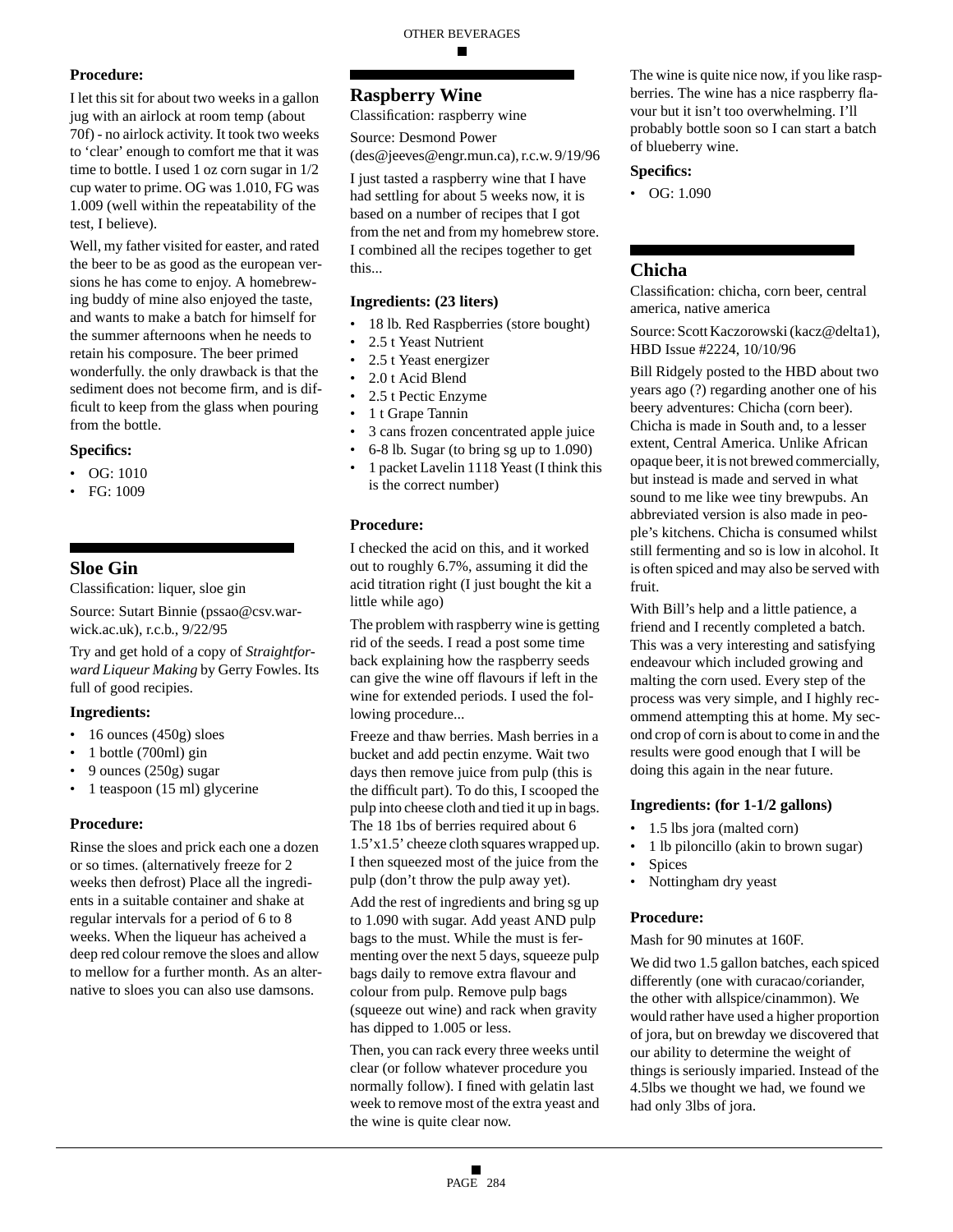▬

Rather than readjust (the OG would have been more appropriate at ~1.045 in any case), we added more sugar, a course of action that was inspired by homebrewed Weizen as much as anything else.

The result is a very tasty beverage, pretty big all the way around on corn, and yet the flavor is quite subtle. Be warned that chicha is at its peak 2 to 4 days after pitching while it still retains some sweetness and body. Once the chicha ferments out, you are left with a fairly bland beverage that reminds me of iced tea more than anything else. If I'd been thinking (chicha lends itself to gulping), I would have kegged the stuff on the third day after pitching and stuck it in the fridge.

While we took the trouble to grow our own (blue) corn, I see no reason why one could not start with good ol' yellow corn from the grocery store (domestic 20-row?) In fact, I plan on doing this if only to see what kind of chicha it makes.

More details are available on the Chicha page.

#### **Specifics:**

- $\bullet$  OG: 1.055
- FG: 1.012